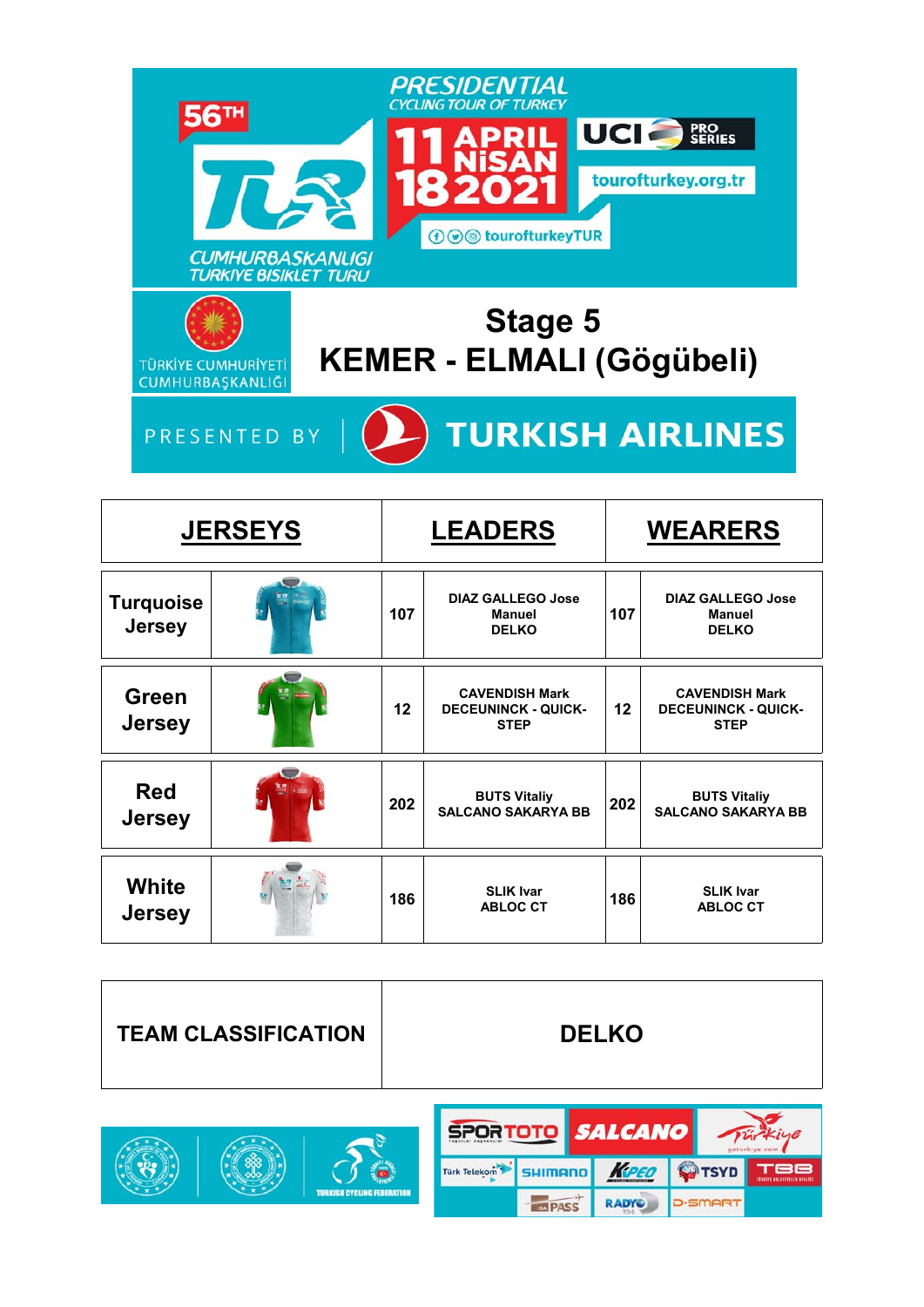

# **PHOTO-FINISH [Stage](https://www.procyclingstats.com/race/tour-of-turkey/2021/stage-1) 5 : KEMER - ELMALI (Gögübeli)**

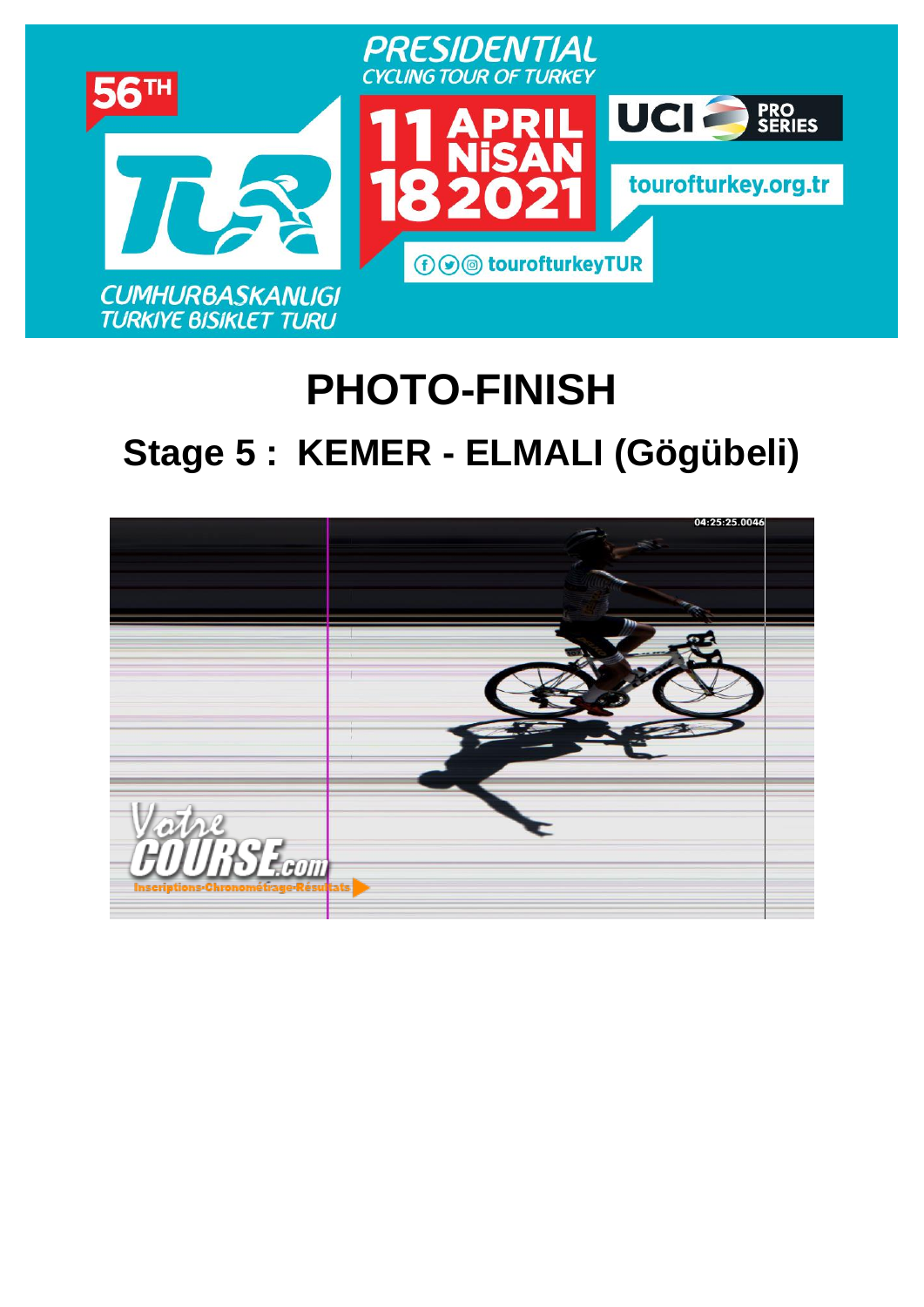

# **CLASSEMENT DE L'ETAPE STAGE CLASSIFICATION**

KEMER - ELMALI



**Distance :** 160.3 km **Moyenne - Average :** 36.237km/h

**Etape - Stage :** 5

**Date :** 15/04/2021

**Organisateur - Organiser :** TURKISH CYCLING FEDERATION

**Epreuve - Race :** 56th PRESIDENTIAL CYCLING TOUR OF TURKEY

| Rang<br>Rank | Dos.<br><b>Bib</b> | UCI ID      | NOM Prénom<br>Last name First Name | Equipe<br>Team                | Nat.<br>Nat. | Temps<br>Time | Ecart<br>Gap            | Bonif.<br>Bon. | Pen. |
|--------------|--------------------|-------------|------------------------------------|-------------------------------|--------------|---------------|-------------------------|----------------|------|
| 1            | 107                | 10043045045 | DIAZ GALLEGO Jose Manuel           | <b>DELKO</b>                  | <b>ESP</b>   | 04h25'25"     |                         | 10"            |      |
| 2            | 34                 | 10014868969 | VINE Jay                           | ALPECIN-FENIX                 | <b>AUS</b>   | 04h25'25"     |                         | 6"             |      |
| 3            | 45                 | 10006564860 | SEPULVEDA Eduardo                  | ANDRONI GIOCATTOLI - SIDE     | ARG          | 04h25'25"     |                         | 4"             |      |
| 4            | 177                | 10052439089 | <b>JOHANNESSEN Anders Halland</b>  | UNO - X PRO CYCLING TEAM      | NOR.         | 04h25'40"     | 15"                     |                | 30"  |
| 5            | 91                 | 10035195725 | GARCIA SOSA Jhojan Orlando         | CAJA RURAL-SEGUROS RGA        | COL          | 04h25'40"     | $\blacksquare$          |                |      |
| 6            | $\mathbf{1}$       | 10008855171 | <b>KUDUS Merhawi</b>               | ASTANA - PREMIER TECH         | ERI          | 04h25'43"     | 18"                     |                |      |
| 7            | 176                | 10009825474 | <b>CHARMIG Anthon</b>              | UNO - X PRO CYCLING TEAM      | DEN          | 04h25'45"     | 20"                     |                |      |
| 8            | 104                | 10006142811 | <b>FERNANDEZ CRUZ Delio</b>        | <b>DELKO</b>                  | <b>ESP</b>   | 04h25'48"     | 23"                     |                |      |
| 9            | 54                 | 10008892961 | <b>PACHER Quentin</b>              | <b>B&amp;B HOTELS P/B KTM</b> | <b>FRA</b>   | 04h26'03"     | 38"                     |                |      |
| 10           | 143                | 10008687847 | <b>NYCH Artem</b>                  | GAZPROM-RUSVELO               | <b>RUS</b>   | 04h26'07"     | 42"                     |                |      |
| 11           | 154                | 10006271335 | <b>MANNION Gavin</b>               | RALLY CYCLING                 | <b>USA</b>   | 04h26'10"     | 45"                     |                |      |
| 12           | 132                | 10005750161 | <b>BRAVO OIARBIDE Garikoitz</b>    | EUSKALTEL - EUSKADI           | <b>ESP</b>   | 04h26'19"     | 54"                     |                |      |
| 13           | 5                  | 10107186192 | ROMO OLIVER Javier                 | ASTANA - PREMIER TECH         | <b>ESP</b>   | 04h26'36"     | 01'11"                  |                |      |
| 14           | 245                | 10012493479 | <b>HOEHN Alex</b>                  | WILDLIFE GENERATION PRO       | <b>USA</b>   | 04h26'44"     | 01'19"                  |                |      |
| 15           | 2                  | 10009360783 | <b>CONTRERAS PINZON Rodrigo</b>    | ASTANA - PREMIER TECH         | COL          | 04h26'44"     | $\mathbf{H}$            |                |      |
| 16           | 105                | 10002926552 | <b>FINETTO Mauro</b>               | <b>DELKO</b>                  | <b>ITA</b>   | 04h26'46"     | 01'21"                  |                |      |
| 17           | 85                 | 10048454413 | <b>BOL Jetse</b>                   | <b>BURGOS-BH</b>              | <b>NED</b>   | 04h26'48"     | 01'23"                  |                |      |
| 18           | 56                 | 10003223818 | <b>ROLLAND Pierre</b>              | <b>B&amp;B HOTELS P/B KTM</b> | <b>FRA</b>   | 04h26'56"     | 01'31"                  |                |      |
| 19           | 21                 | 10015606674 | <b>BERWICK Sebastian</b>           | <b>ISRAEL START-UP NATION</b> | <b>AUS</b>   | 04h27'05"     | 01'40"                  |                |      |
| 20           | 141                | 10009986334 | CHERKASOV Nikolay                  | GAZPROM-RUSVELO               | <b>RUS</b>   | 04h27'24"     | 01'59"                  |                |      |
| 21           | 115                | 10006878795 | <b>WACKERMANN Luca</b>             | EOLO-KOMETA CYCLING TEA       | <b>ITA</b>   | 04h27'28"     | 02'03"                  |                |      |
| 22           | 66                 | 10007527786 | <b>TONELLI Alessandro</b>          | <b>BARDIANI CSF FAIZANE</b>   | <b>ITA</b>   | 04h27'45"     | 02'20"                  |                |      |
| 23           | 61                 | 10003105600 | VISCONTI Giovanni                  | <b>BARDIANI CSF FAIZANE</b>   | ITA          | 04h27'45"     | $\mathbf{H}$            |                |      |
| 24           | 81                 | 10006555867 | RUBIO HERNANDEZ Diego              | BURGOS-BH                     | <b>ESP</b>   | 04h27'45"     | $\mathbf{u}$            |                |      |
| 25           | 75                 | 10015160171 | <b>SUTER Joel</b>                  | <b>BINGOAL PAUWELS SAUCES</b> | SUI          | 04h27'58"     | 02'33"                  |                |      |
| 26           | 133                | 10013749631 | AZURMENDI SAGASTIBELTZA Ibai       | EUSKALTEL - EUSKADI           | <b>ESP</b>   | 04h28'04"     | 02'39"                  |                |      |
| 27           | 25                 | 10004881508 | <b>DOWSETT Alex</b>                | <b>ISRAEL START-UP NATION</b> | <b>GBR</b>   | 04h28'11"     | 02'46"                  |                |      |
| 28           | 211                | 10008665821 | <b>BUDIAK Anatolii</b>             | SPOR TOTO CYCLING TEAM        | <b>UKR</b>   | 04h28'25"     | 03'00"                  |                |      |
| 29           | 146                | 10009818202 | <b>KUZMIN Anton</b>                | GAZPROM-RUSVELO               | KAZ          | 04h28'25"     | $\blacksquare$          |                |      |
| 30           | 155                | 10009794960 | <b>MURPHY Kyle</b>                 | RALLY CYCLING                 | <b>USA</b>   | 04h28'25"     |                         |                |      |
| 31           | 67                 | 10015135620 | ZOCCARATO Samuele                  | <b>BARDIANI CSF FAIZANE</b>   | <b>ITA</b>   | 04h28'31"     | 03'06"                  |                |      |
| 32           | 226                | 10050937512 | <b>EWART Jesse</b>                 | TEAM SAPURA CYCLING           | <b>IRL</b>   | 04h28'38"     | 03'13"                  |                |      |
| 33           | 221                | 10007508790 | <b>ORKEN Ahmet</b>                 | TEAM SAPURA CYCLING           | <b>TUR</b>   | 04h28'46"     | 03'21"                  |                |      |
| 34           | 207                | 10006915979 | <b>SAYAR Mustafa</b>               | SALCANO SAKARYA BB            | TUR          | 04h28'50"     | 03'25"                  |                |      |
| 35           | 217                | 10010990080 | REGUERO CORRAL Gabriel             | SPOR TOTO CYCLING TEAM        | <b>ESP</b>   | 04h28'50"     | Ħ                       |                |      |
| 36           | 65                 | 10010183263 | RIVERA SERRANO Kevin               | <b>BARDIANI CSF FAIZANE</b>   | <b>CRC</b>   | 04h28'55"     | 03'30"                  |                |      |
| 37           | 131                | 10011227530 | IRIZAR LASKURAIN Julen             | EUSKALTEL - EUSKADI           | <b>ESP</b>   | 04h29'01"     | 03'36"                  |                |      |
| 38           | 121                | 10002917862 | SAMOILAU Branislau                 | MINSK CYCLING CLUB            | <b>BLR</b>   | 04h29'11"     | 03'46"                  |                |      |
| 39           | 194                | 10015093281 | <b>TRACZ Szymon</b>                | NIPPO-PROVENCE-PTS CON        | <b>POL</b>   | 04h29'17"     | 03'52"                  |                |      |
| 40           | 187                | 10015439249 | <b>WEULINK Meindert</b>            | ABLOC CT                      | <b>NED</b>   | 04h29'18"     | 03'53"                  |                |      |
| 41           | 135                | 10042380694 | <b>BALLARIN MANSO Iker</b>         | EUSKALTEL - EUSKADI           | <b>ESP</b>   | 04h29'22"     | 03'57"                  |                |      |
| 42           | 44                 | 10007822729 | RUMAC Josip                        | ANDRONI GIOCATTOLI - SIDE     | <b>CRO</b>   | 04h29'22"     | $\mathbf{H}_\mathrm{c}$ |                |      |
| 43           | 106                | 10009498001 | LE TURNIER Mathias                 | <b>DELKO</b>                  | <b>FRA</b>   | 04h29'27"     | 04'02"                  |                |      |
| 44           | 111                | 10003200475 | GAVAZZI Francesco                  | EOLO-KOMETA CYCLING TEA       | <b>ITA</b>   | 04h29'39"     | 04'14"                  |                |      |
| 45           | 112                | 10009333808 | SEVILLA LOPEZ Diego Pablo          | EOLO-KOMETA CYCLING TEA       | <b>ESP</b>   | 04h29'39"     | $\mathbf{H}$            |                |      |
| 46           | 241                | 10005497052 | <b>TVETCOV Serghei</b>             | WILDLIFE GENERATION PRO       | <b>ROU</b>   | 04h30'22"     | 04'57"                  |                |      |
| 47           | 114                | 10015389234 | <b>RIVI Samuele</b>                | EOLO-KOMETA CYCLING TEA       | ITA          | 04h30'31"     | 05'06"                  |                |      |
| 48           | 57                 | 10008653087 | <b>SCHONBERGER Sebastian</b>       | B&B HOTELS P/B KTM            | <b>AUT</b>   | 04h30'34"     | 05'09"                  |                |      |
| 49           | 164                | 10004864532 | LOZANO RIBA David                  | TEAM NOVO NORDISK             | <b>ESP</b>   | 04h30'34"     | $\mathbf{H}$            |                |      |
|              |                    |             |                                    |                               |              |               |                         |                |      |

**Copyright © F2Concept - 2021 - retrouvez ces classements sur www.votrecourse.com Lucas GRANDJEAN : +33.6.49.74.58.73 lucas@votrecourse.com**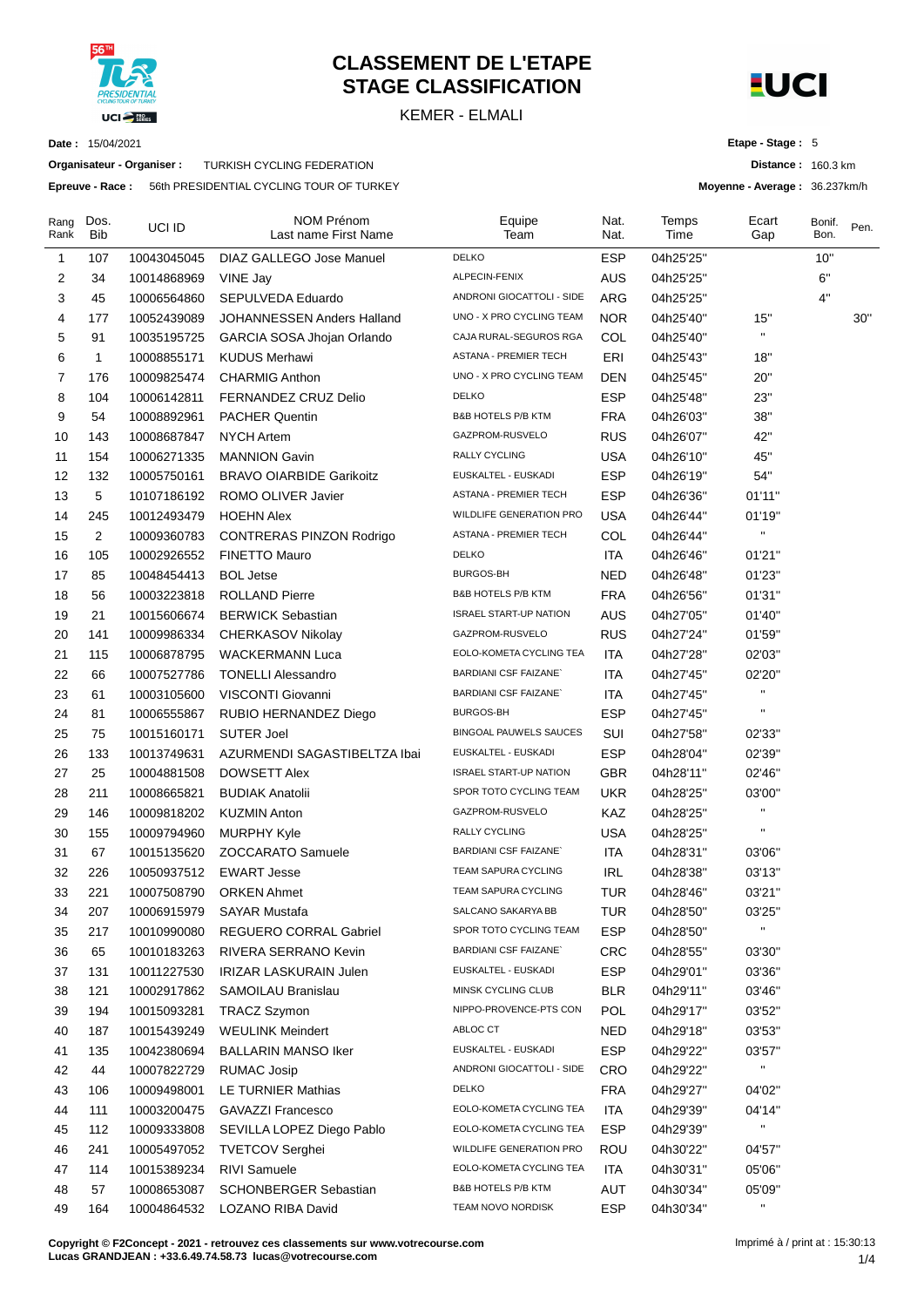| 50  | 95             | 10039723908           | NICOLAU BELTRAN Joel          | CAJA RURAL-SEGUROS RGA        | <b>ESP</b> | 04h30'34" | н.             |    |
|-----|----------------|-----------------------|-------------------------------|-------------------------------|------------|-----------|----------------|----|
| 51  | 212            | 10009822242           | <b>TIRYAKI Oguzhan</b>        | SPOR TOTO CYCLING TEAM        | TUR        | 04h30'42" | 05'17"         |    |
| 52  | 145            | 10006795337           | SHALUNOV Evgeny               | GAZPROM-RUSVELO               | <b>RUS</b> | 04h30'44" | 05'19"         |    |
| 53  | 6              | 10010041100           | STALNOV Nikita                | <b>ASTANA - PREMIER TECH</b>  | KAZ        | 04h30'44" | $\mathbf{H}$   |    |
| 54  | 202            | 10003260190           | <b>BUTS Vitaliy</b>           | SALCANO SAKARYA BB            | <b>UKR</b> | 04h30'48" | 05'23"         |    |
| 55  | 182            | 10015791681           | <b>DAEMEN Stijn</b>           | ABLOC CT                      | NED        | 04h30'53" | 05'28"         |    |
| 56  | 191            | 10016554446           | <b>BÖGLI Jonathan</b>         | NIPPO-PROVENCE-PTS CON        | SUI        | 04h31'08" | 05'43"         |    |
| 57  | 136            | 10010713531           | ARANBURU ARRUTI Jokin         | EUSKALTEL - EUSKADI           | <b>ESP</b> | 04h31'56" | 06'31"         |    |
| 58  | 206            | 10014955057           | <b>ABAY Burak</b>             | SALCANO SAKARYA BB            | <b>TUR</b> | 04h32'07" | 06'42"         |    |
| 59  | 26             | 10007506366           | <b>ZABEL Rick</b>             | <b>ISRAEL START-UP NATION</b> | <b>GER</b> | 04h32'17" | 06'52"         |    |
| 60  | 76             | 10015397318           | <b>VENNER Quentin</b>         | <b>BINGOAL PAUWELS SAUCES</b> | BEL        | 04h32'24" | 06'59"         |    |
| 61  | 113            | 10009505475           | <b>ALBANESE Vincenzo</b>      | EOLO-KOMETA CYCLING TEA       | ITA        | 04h32'41" | 07'16"         |    |
| 62  | 227            | 10010991902           | <b>CELANO Danilo</b>          | TEAM SAPURA CYCLING           | ITA        | 04h32'59" | 07'34"         |    |
| 63  | 63             | 10006684896           | <b>MAESTRI Mirco</b>          | <b>BARDIANI CSF FAIZANE`</b>  | ITA        | 04h33'03" | 07'38"         |    |
| 64  | 225            | 10008691382           | RAILEANU Cristian             | TEAM SAPURA CYCLING           | MDA        | 04h33'15" | 07'50"         |    |
| 65  | 87             | 10041949147           | <b>CANTON SERRANO Isaac</b>   | <b>BURGOS-BH</b>              | <b>ESP</b> | 04h33'30" | 08'05"         |    |
| 66  | 84             | 10009416357           | <b>SMIT Willem Jakobus</b>    | <b>BURGOS-BH</b>              | <b>RSA</b> | 04h34'01" | 08'36"         |    |
| 67  | 4              | 10036105101           | <b>BRUSSENSKIY Gleb</b>       | <b>ASTANA - PREMIER TECH</b>  | KAZ        | 04h34'13" | 08'48"         |    |
|     |                |                       | <b>SINSCHEK Nils</b>          | ABLOC CT                      |            |           |                |    |
| 68  | 183            | 10015292032           |                               | EOLO-KOMETA CYCLING TEA       | NED        | 04h34'18" | 08'53"         |    |
| 69  | 117            | 10008672891           | <b>FRAPPORTI Mattia</b>       |                               | ITA        | 04h34'33" | 09'08"         |    |
| 70  | 42             | 10014992039           | JERMAN Žiga                   | ANDRONI GIOCATTOLI - SIDE     | SLO        | 04h35'03" | 09'38"         |    |
| 71  | 15             | 10002264023           | <b>KEISSE IIjo</b>            | DECEUNINCK - QUICK-STEP       | BEL        | 04h35'10" | 09'45"         |    |
| 72  | 181            | 10014702352           | <b>APPEL Stijn</b>            | ABLOC CT                      | NED        | 04h35'20" | 09'55"         |    |
| 73  | 64             | 10011972309           | <b>MARENGO Umberto</b>        | <b>BARDIANI CSF FAIZANE</b>   | ITA        | 04h35'20" | $\mathbf{H}$   |    |
| 74  | 213            | 10053290871           | <b>DOGAN Halil</b>            | SPOR TOTO CYCLING TEAM        | TUR        | 04h35'20" | $\mathbf{H}$   |    |
| 75  | 233            | 10036198663           | <b>GIEßELMANN Michel</b>      | TEAM SKS SAUERLAND NRW        | GER.       | 04h35'20" | $\blacksquare$ |    |
| 76  | 22             | 10002214311           | <b>GREIPEL André</b>          | <b>ISRAEL START-UP NATION</b> | GER        | 04h35'59" | 10'34"         |    |
| 77  | 243            | 10015547666           | MCGEOUGH Cormac               | WILDLIFE GENERATION PRO       | IRL        | 04h35'59" | $\mathbf{H}$   |    |
| 78  | 23             | 10005391564           | <b>BRÄNDLE Matthias</b>       | <b>ISRAEL START-UP NATION</b> | AUT        | 04h36'01" | 10'36"         |    |
| 79  | 3              | 10009816077           | <b>GIDICH Yevgeniy</b>        | ASTANA - PREMIER TECH         | KAZ        | 04h36'19" | 10'54"         |    |
| 80  | 195            | 10009394634           | <b>MAMYKIN Matvey</b>         | NIPPO-PROVENCE-PTS CON        | <b>RUS</b> | 04h36'19" | $\mathbf{H}$   |    |
| 81  | $\overline{7}$ | 10006895569           | ZAKHAROV Artyom               | <b>ASTANA - PREMIER TECH</b>  | KAZ        | 04h36'19" | $\mathbf{H}$   |    |
| 82  | 31             | 10014827543           | PHILIPSEN Jasper              | ALPECIN-FENIX                 | <b>BEL</b> | 04h36'23" | 10'58"         |    |
| 83  | 157            | 10016094506           | <b>ZUKOWSKY Nickolas</b>      | RALLY CYCLING                 | CAN        | 04h36'23" | П              |    |
| 84  | 156            | 10007600033           | <b>ORONTE Emerson</b>         | RALLY CYCLING                 | USA        | 04h36'31" | 11'06"         |    |
| 85  | 27             | 10008682995 SAGIV Guy |                               | <b>ISRAEL START-UP NATION</b> | <b>ISR</b> | 04h37'54" | 12'29"         |    |
| 86  | 124            | 10002670110           | SOBAL Yauhen                  | MINSK CYCLING CLUB            | <b>BLR</b> | 04h37'54" | н              |    |
| 87  | 82             | 10085992403           | <b>MULLER Gabriel</b>         | <b>BURGOS-BH</b>              | <b>FRA</b> | 04h37'54" | н              |    |
| 88  | 46             | 10015083177           | VENCHIARUTTI Nicola           | ANDRONI GIOCATTOLI - SIDE     | ITA        | 04h37'54" | Н              | 3' |
| 89  | 72             | 10014218463           | CASTRIQUE Jonas               | BINGOAL PAUWELS SAUCES        | <b>BEL</b> | 04h37'54" | п              |    |
| 90  | 51             | 10015454912           | <b>CHEVALIER Maxime</b>       | B&B HOTELS P/B KTM            | <b>FRA</b> | 04h37'54" | Н              |    |
| 91  | 74             | 10016305074           | PAQUOT Tom                    | <b>BINGOAL PAUWELS SAUCES</b> | <b>BEL</b> | 04h37'54" |                |    |
| 92  | 192            | 10009746763           | <b>KUHN Kevin</b>             | NIPPO-PROVENCE-PTS CON        | SUI        | 04h37'54" | н              |    |
| 93  | 247            | 10010677862           | <b>ROSS Kent</b>              | WILDLIFE GENERATION PRO       | <b>USA</b> | 04h37'54" |                |    |
| 94  | 173            | 10010023316           | <b>HALVORSEN Kristoffer</b>   | UNO - X PRO CYCLING TEAM      | <b>NOR</b> | 04h37'54" | н              |    |
| 95  | 171            | 10019889226           | <b>TILLER Rasmus</b>          | UNO - X PRO CYCLING TEAM      | <b>NOR</b> | 04h37'54" |                |    |
| 96  | 172            | 10008849616           | <b>RESELL Erik Nordsaeter</b> | UNO - X PRO CYCLING TEAM      | <b>NOR</b> | 04h37'54" |                |    |
| 97  | 165            | 10007189195           | <b>HENTTALA Joonas</b>        | TEAM NOVO NORDISK             | <b>FIN</b> | 04h37'54" |                |    |
| 98  | 47             | 10101412571           | VIGO DEL ARCO Marti           | ANDRONI GIOCATTOLI - SIDE     | <b>ESP</b> | 04h37'54" |                |    |
| 99  | 232            | 10015766726           | KNOLLE Jon                    | TEAM SKS SAUERLAND NRW        | GER        | 04h37'54" |                |    |
| 100 | 52             | 10003225030           | <b>GAUTIER Cyril</b>          | B&B HOTELS P/B KTM            | <b>FRA</b> | 04h37'54" |                |    |
| 101 | 203            | 10004599396           | KONONENKO Mykhaylo            | SALCANO SAKARYA BB            | <b>UKR</b> | 04h37'54" |                |    |
| 102 | 161            | 10003214724           | <b>KUSZTOR Péter</b>          | TEAM NOVO NORDISK             | <b>HUN</b> | 04h37'54" | н              |    |
| 103 | 186            | 10007295996           | SLIK Ivar                     | ABLOC CT                      | <b>NED</b> | 04h37'54" |                |    |
| 104 | 24             | 10028417041           | <b>CIMOLAI Davide</b>         | <b>ISRAEL START-UP NATION</b> | ITA        | 04h37'54" | н              |    |
| 105 | 147            | 10005914758           | <b>BOEV</b> Igor              | GAZPROM-RUSVELO               | <b>RUS</b> | 04h37'54" |                |    |
| 106 | 234            | 10036201693           | <b>KULBE Lars</b>             | TEAM SKS SAUERLAND NRW        | <b>GER</b> | 04h37'54" |                |    |
| 107 | 12             | 10003292324           | <b>CAVENDISH Mark</b>         | DECEUNINCK - QUICK-STEP       | <b>GBR</b> | 04h37'54" |                |    |
| 108 | 162            | 10005660336           | <b>PERON Andrea</b>           | TEAM NOVO NORDISK             | ITA        | 04h37'54" | н              |    |
| 109 | 16             |                       | 10005430667 STEELS Stijn      | DECEUNINCK - QUICK-STEP       | <b>BEL</b> | 04h37'54" | Н              |    |
|     |                |                       |                               |                               |            |           |                |    |

**Copyright © F2Concept - 2021 - retrouvez ces classements sur www.votrecourse.com**

**Lucas GRANDJEAN : +33.6.49.74.58.73 lucas@votrecourse.com**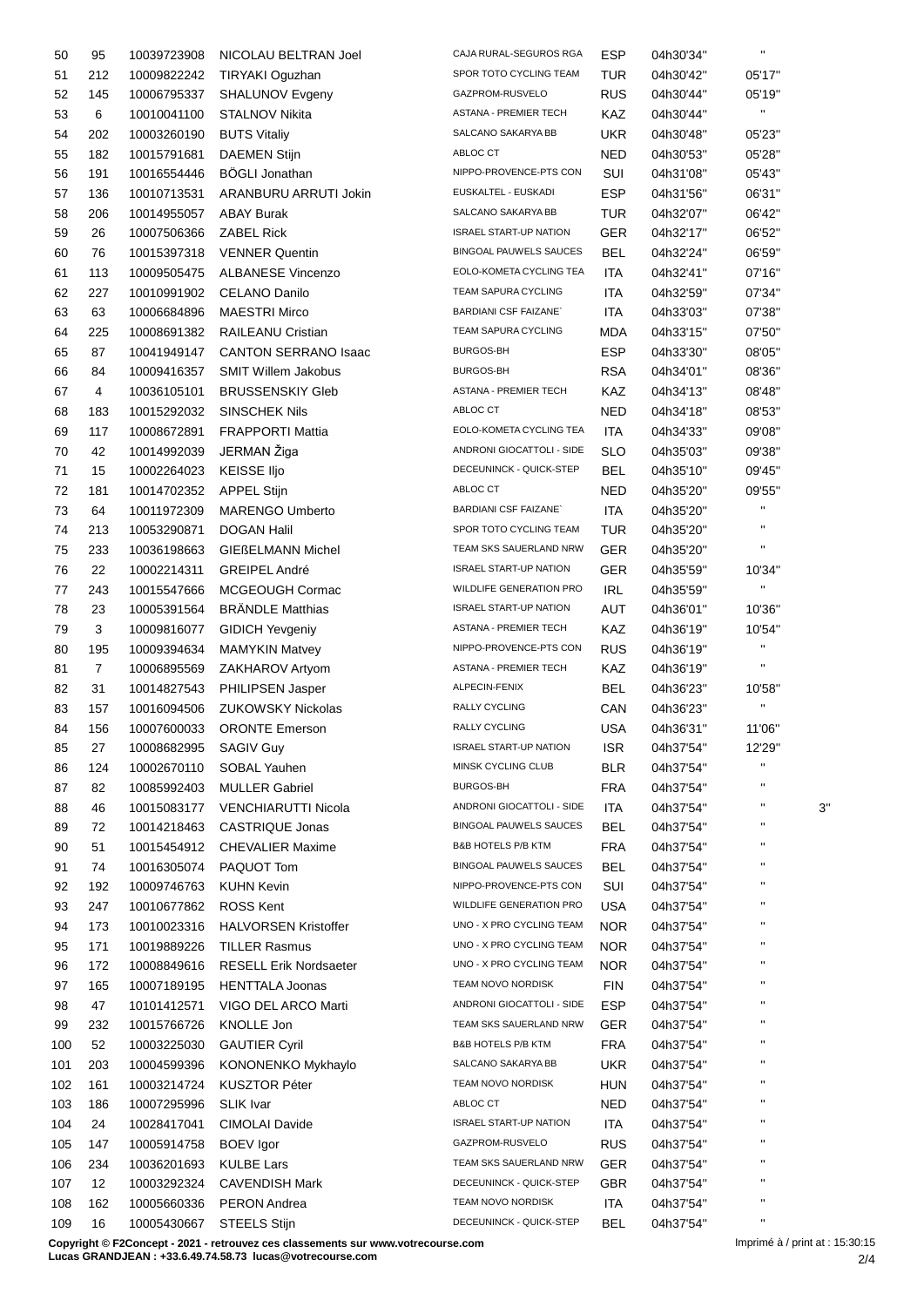| 110        | 62  | 10014704978 | <b>LONARDI Giovanni</b>             | <b>BARDIANI CSF FAIZANE</b>    | <b>ITA</b> | 04h37'54" | $\blacksquare$           |     |
|------------|-----|-------------|-------------------------------------|--------------------------------|------------|-----------|--------------------------|-----|
| 111        | 184 | 10014921210 | <b>PLUTO Martin</b>                 | ABLOC CT                       | LAT        | 04h37'54" | $\pmb{\mathsf{H}}$       |     |
| 112        | 244 | 10002724367 | <b>CLARKE Jonathan</b>              | WILDLIFE GENERATION PRO        | AUS        | 04h37'54" | $\mathbf{H}$             |     |
| 113        | 242 | 10006893044 | <b>CASTILLO SOTO Ulises Alfredo</b> | <b>WILDLIFE GENERATION PRO</b> | <b>MEX</b> | 04h37'54" | $\mathbf{H}$             |     |
| 114        | 134 | 10007177879 | GOIKOETXEA GOIOGANA Peio            | EUSKALTEL - EUSKADI            | <b>ESP</b> | 04h37'54" | $\mathbf{H}$             |     |
| 115        | 92  | 10007609127 | <b>BAGÜES KALPARSORO Aritz</b>      | CAJA RURAL-SEGUROS RGA         | <b>ESP</b> | 04h37'54" | $\pmb{\mathsf{H}}$       |     |
| 116        | 137 | 10051354511 | LOBATO DEL VALLE Juan Jose          | EUSKALTEL - EUSKADI            | <b>ESP</b> | 04h37'54" | $\mathbf{H}$             |     |
| 117        | 13  | 10009230441 | <b>HODEG CHAGUI Alvaro Jose</b>     | DECEUNINCK - QUICK-STEP        | COL        | 04h38'14" | 12'49"                   |     |
| 118        | 35  | 10009136168 | <b>TAMINIAUX Lionel</b>             | ALPECIN-FENIX                  | <b>BEL</b> | 04h38'14" | $\mathbf{u}$             |     |
| 119        | 163 | 10013880882 | <b>POLI Umberto</b>                 | <b>TEAM NOVO NORDISK</b>       | <b>ITA</b> | 04h38'43" | 13'18"                   |     |
| 120        | 14  | 10008706136 | <b>JAKOBSEN Fabio</b>               | DECEUNINCK - QUICK-STEP        | <b>NED</b> | 04h40'47" | 15'22"                   |     |
| 121        | 11  | 10005506651 | <b>ARCHBOLD Shane</b>               | DECEUNINCK - QUICK-STEP        | <b>NZL</b> | 04h40'47" | $\mathbf{H}$             |     |
| 122        | 185 | 10022872984 | DEL GROSSO Bodi                     | ABLOC CT                       | <b>NED</b> | 04h40'49" | 15'24"                   | 2"  |
| 123        | 71  | 10010957546 | <b>ANIOLKOWSKI Stanislaw</b>        | <b>BINGOAL PAUWELS SAUCES</b>  | <b>POL</b> | 04h41'36" | 16'11"                   |     |
| 124        | 222 | 10009147282 | ZAKARIA Akmal Hakim                 | TEAM SAPURA CYCLING            | MAS        | 04h41'56" | 16'31"                   | 1"  |
| 125        | 205 | 10006599216 | <b>BOUGLAS Georgios</b>             | SALCANO SAKARYA BB             | GRE        | 04h41'56" | $\mathbf{H}$             |     |
| 126        | 204 | 10005675692 | <b>ASADOV Elchin</b>                | SALCANO SAKARYA BB             | AZE        | 04h42'05" | 16'40"                   |     |
| 127        | 223 | 10015977395 | ROSLI Muhammad Nur Aiman            | TEAM SAPURA CYCLING            | MAS        | 04h42'15" | 16'50"                   | 30' |
| 128        | 122 | 10009049373 | <b>STROKAU Vasili</b>               | MINSK CYCLING CLUB             | <b>BLR</b> | 04h42'24" | 16'59"                   |     |
| 129        | 33  | 10004853014 | <b>MEISEN Marcel</b>                | ALPECIN-FENIX                  | GER        | 04h42'41" | 17'16"                   |     |
| 130        | 197 | 10046239173 | <b>CHRISTEN Fabio</b>               | NIPPO-PROVENCE-PTS CON         | SUI        | 04h42'41" | $\mathbf{u}$             |     |
| 131        | 231 | 10036495424 | <b>MUNSTERMANN Per Christian</b>    | TEAM SKS SAUERLAND NRW         | <b>GER</b> | 04h42'41" | $\blacksquare$           |     |
| 132        | 174 | 10010176900 | <b>MADSEN Frederik Rodenberg</b>    | UNO - X PRO CYCLING TEAM       | DEN        | 04h42'41" | $\blacksquare$           |     |
| 133        | 215 | 10010722726 | YAVUZ Emre                          | SPOR TOTO CYCLING TEAM         | TUR        | 04h42'55" | 17'30"                   |     |
| 134        | 55  | 10004521291 | <b>REZA Kevin</b>                   | <b>B&amp;B HOTELS P/B KTM</b>  | <b>FRA</b> | 04h42'59" | 17'34"                   |     |
| 135        | 142 | 10008924384 | CIMA Damiano                        | GAZPROM-RUSVELO                | ITA        | 04h43'03" | 17'38"                   |     |
|            | 41  |             | <b>MALUCELLI Matteo</b>             | ANDRONI GIOCATTOLI - SIDE      | ITA        |           | $\mathbf{u}$             |     |
| 136        | 175 | 10007744220 | WÆRENSKJOLD Søren                   | UNO - X PRO CYCLING TEAM       | <b>NOR</b> | 04h43'03" | 18'04"                   |     |
| 137<br>138 | 73  | 10015603745 | <b>DEBIE Sean</b>                   | <b>BINGOAL PAUWELS SAUCES</b>  | <b>BEL</b> | 04h43'29" | 18'08"                   |     |
|            |     | 10006242841 | <b>BAZHKOU Stanislau</b>            | MINSK CYCLING CLUB             | <b>BLR</b> | 04h43'33" | 18'14"                   |     |
| 139        | 125 | 10006492112 |                                     | <b>DELKO</b>                   |            | 04h43'39" | $\blacksquare$           |     |
| 140        | 103 | 10006875159 | <b>GROSU Eduard-Michael</b>         | SPOR TOTO CYCLING TEAM         | <b>ROU</b> | 04h43'39" | $\pmb{\mathsf{H}}$       |     |
| 141        | 214 | 10008705227 | STASH Mamyr                         | CAJA RURAL-SEGUROS RGA         | <b>RUS</b> | 04h43'39" | $\pmb{\mathsf{H}}$       |     |
| 142        | 97  | 10043354233 | URBANO FONTIVEROS Carmelo           | TEAM SAPURA CYCLING            | <b>ESP</b> | 04h43'39" | $\blacksquare$           |     |
| 143        | 224 | 10014384373 | AZMAN Muhammad Zawawi               |                                | MAS        | 04h43'39" |                          |     |
| 144        | 196 | 10036179869 | <b>CALVIN Dik</b>                   | NIPPO-PROVENCE-PTS CON         | <b>GER</b> | 04h43'42" | 18'17"                   |     |
| 145        | 216 | 10008683100 | SAMLI Feritcan                      | SPOR TOTO CYCLING TEAM         | TUR        | 04h44'17" | 18'52"<br>$\blacksquare$ |     |
| 146        | 201 | 10009197301 | <b>BALKAN Onur</b>                  | SALCANO SAKARYA BB             | <b>TUR</b> | 04h44'17" |                          |     |
| 147        | 94  | 10041823350 | GONZALEZ LOPEZ David                | CAJA RURAL-SEGUROS RGA         | <b>ESP</b> | 04h44'18" | 18'53"                   |     |
| 148        | 96  | 10008682793 | <b>SAEZ BENITO Hector</b>           | CAJA RURAL-SEGUROS RGA         | <b>ESP</b> | 04h44'18" | $\blacksquare$           |     |
| 149        | 93  | 10042493357 | ETXEBERRIA AZPILIKUETA Josu         | CAJA RURAL-SEGUROS RGA         | <b>ESP</b> | 04h44'18" | $\blacksquare$           |     |
| 150        | 86  | 10014024059 | LOPEZ-COZAR JAIMEZ Juan Antonio     | BURGOS-BH                      | <b>ESP</b> | 04h44'21" | 18'56"                   |     |
| 151        | 152 | 10076567841 | <b>COTE Pier Andre</b>              | RALLY CYCLING                  | CAN        | 04h44'21" | $\blacksquare$           |     |
| 152        | 153 | 10009817693 | DE KLEIJN Arvid                     | RALLY CYCLING                  | <b>NED</b> | 04h44'21" | $\mathbf{H}$             | 20' |
| 153        | 123 | 10014587063 | SHAUCHENKA Siarhei                  | MINSK CYCLING CLUB             | <b>BLR</b> | 04h44'23" | 18'58"                   |     |
| 154        | 235 | 10036230591 | <b>NEFFGEN Tim</b>                  | TEAM SKS SAUERLAND NRW         | <b>GER</b> | 04h44'23" | $\mathbf{u}$             |     |
| 155        | 77  | 10015338714 | <b>VERCAMST Wesley</b>              | BINGOAL PAUWELS SAUCES         | <b>BEL</b> | 04h44'34" | 19'09"                   |     |
| 156        | 167 | 10053540546 | PHIPPEN Logan Lakota                | TEAM NOVO NORDISK              | <b>USA</b> | 04h44'44" | 19'19"                   | 20' |
| 157        | 101 | 10009431515 | <b>BARBIER Pierre</b>               | <b>DELKO</b>                   | <b>FRA</b> | 04h44'47" | 19'22"                   |     |
| 158        | 53  | 10014991837 | MOZZATO Luca                        | B&B HOTELS P/B KTM             | ITA        | 04h44'49" | 19'24"                   |     |
| 159        | 166 | 10014460862 | <b>BEHRINGER Oliver</b>             | <b>TEAM NOVO NORDISK</b>       | SUI        | 04h45'20" | 19'55"                   |     |
| 160        | 83  | 10015391153 | PEÑALVER ANIORTE Manuel             | BURGOS-BH                      | <b>ESP</b> | 04h45'25" | 20'00"                   |     |
| 161        | 126 | 10008667538 | SHNYRKO Aliaksei                    | MINSK CYCLING CLUB             | <b>BLR</b> | 04h47'48" | 22'23"                   |     |
| 162        | 127 | 10015979217 | CHARNIAUSKI Ivan                    | MINSK CYCLING CLUB             | <b>BLR</b> | 05h03'11" | 37'46"                   |     |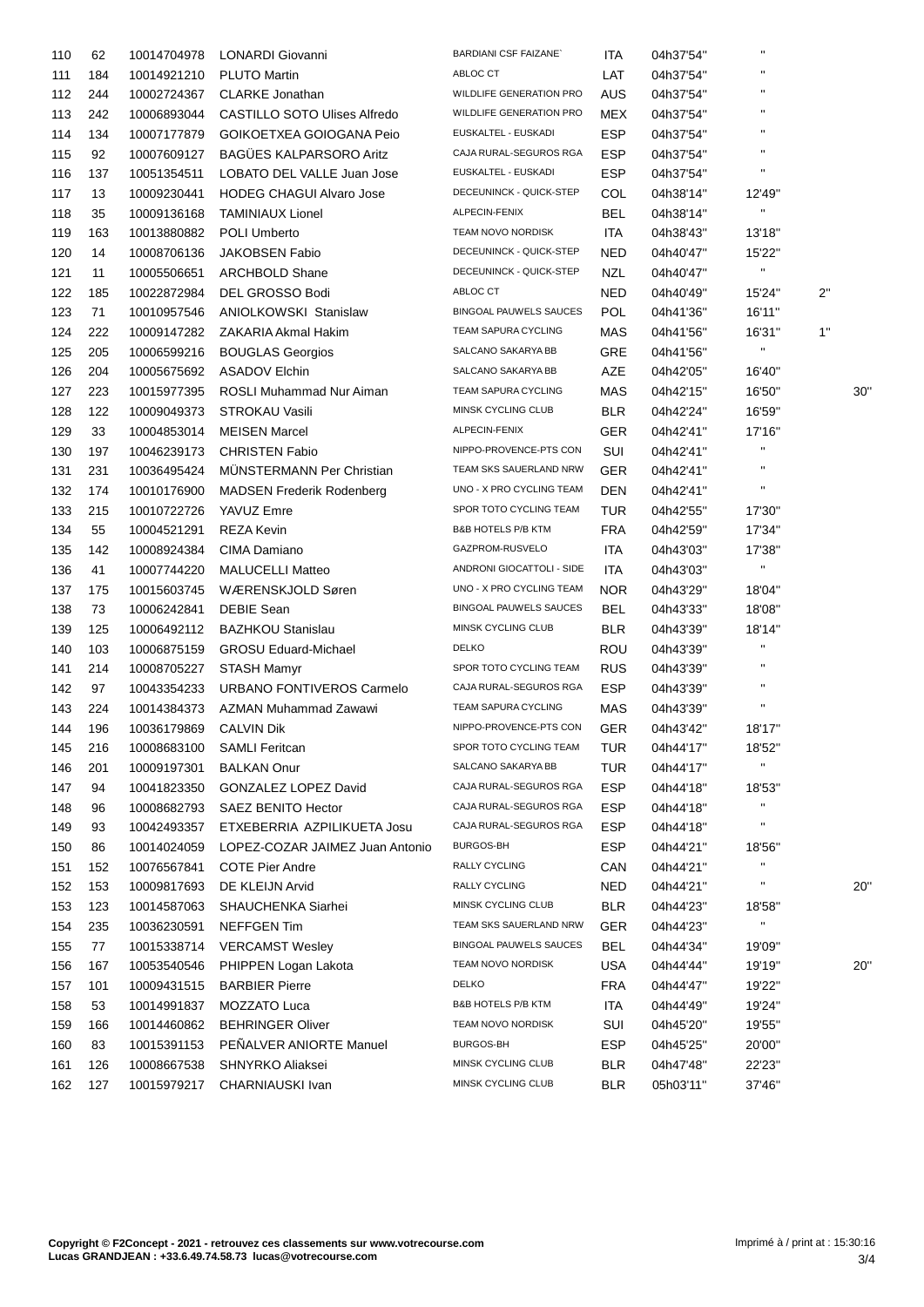**Aucun coureur hors-délai / No OTL**

**Nombre de partants : 163**

**NON PARTANTS - DN** S Dossard/Bib 36 - KRIEGER Alexander - ALPECIN-FENIX - 10006668833 Dossard/Bib 116 - BELLETTI Manuel - EOLO-KOMETA CYCLING TEAM - 10003073062 Dossard/Bib 193 - ODA Hijiri - NIPPO-PROVENCE-PTS CONTI - 10010779310 Dossard/Bib 246 - GRANIGAN Noah - WILDLIFE GENERATION PRO CYCLING - 10009353612 Numbers : 4

**ABANDONS - DNF** Dossard/Bib 236 - ADAMIETZ Johannes - TEAM SKS SAUERLAND NRW - 10015141781 Numbers : 1 **Juge à l'arrivée** CELAL Ozgur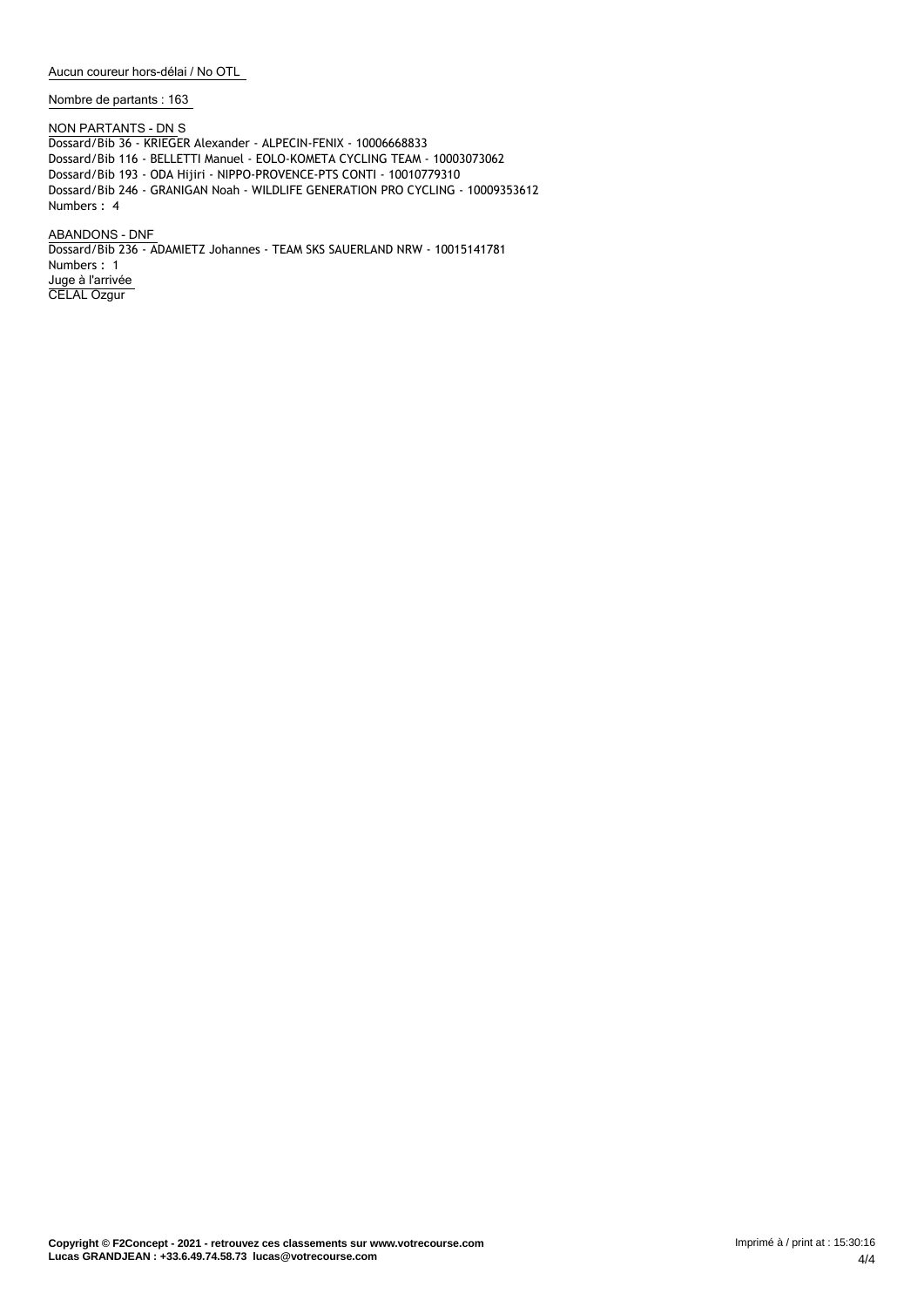

## **CLASSEMENT GENERAL GENERAL CLASSIFICATION**

KEMER - ELMALI



**Etape - Stage :** 5

**Moyenne - Average :** 41.178km/h

**Distance :** 767.7 km

**Date :** 15/04/2021

**Organisateur - Organiser :** TURKISH CYCLING FEDERATION

**Epreuve - Race :** 56th PRESIDENTIAL CYCLING TOUR OF TURKEY

| Rang<br>Rank   | Dos.<br><b>Bib</b> | UCI ID      | NOM Prénom<br>Last name First Name | Equipe<br>Team                | Nat.<br>Nat. | Temps<br>Time | Ecart<br>Gap |  |
|----------------|--------------------|-------------|------------------------------------|-------------------------------|--------------|---------------|--------------|--|
| 1              | 107                | 10043045045 | DIAZ GALLEGO Jose Manuel           | <b>DELKO</b>                  | <b>ESP</b>   | 18h38'27"     |              |  |
| 2              | 34                 | 10014868969 | VINE Jay                           | ALPECIN-FENIX                 | <b>AUS</b>   | 18h38'31"     | 04"          |  |
| 3              | 45                 | 10006564860 | SEPULVEDA Eduardo                  | ANDRONI GIOCATTOLI - SIDERM   | ARG          | 18h38'33"     | 06"          |  |
| 4              | 91                 | 10035195725 | GARCIA SOSA Jhojan Orlando         | CAJA RURAL-SEGUROS RGA        | COL          | 18h38'52"     | 25"          |  |
| 5              | 1                  | 10008855171 | <b>KUDUS Merhawi</b>               | <b>ASTANA - PREMIER TECH</b>  | ERI          | 18h38'55"     | 28"          |  |
| 6              | 176                | 10009825474 | <b>CHARMIG Anthon</b>              | UNO - X PRO CYCLING TEAM      | DEN          | 18h38'57"     | 30"          |  |
| $\overline{7}$ | 104                | 10006142811 | FERNANDEZ CRUZ Delio               | <b>DELKO</b>                  | <b>ESP</b>   | 18h39'00"     | 33"          |  |
| 8              | 54                 | 10008892961 | <b>PACHER Quentin</b>              | <b>B&amp;B HOTELS P/B KTM</b> | <b>FRA</b>   | 18h39'15"     | 48"          |  |
| 9              | 143                | 10008687847 | <b>NYCH Artem</b>                  | GAZPROM-RUSVELO               | <b>RUS</b>   | 18h39'19"     | 52"          |  |
| 10             | 177                | 10052439089 | JOHANNESSEN Anders Halland         | UNO - X PRO CYCLING TEAM      | <b>NOR</b>   | 18h39'22"     | 55"          |  |
| 11             | 154                | 10006271335 | <b>MANNION Gavin</b>               | RALLY CYCLING                 | USA          | 18h39'22"     | $\mathbf{H}$ |  |
| 12             | 132                | 10005750161 | <b>BRAVO OIARBIDE Garikoitz</b>    | EUSKALTEL - EUSKADI           | <b>ESP</b>   | 18h39'28"     | 01'01"       |  |
| 13             | 5                  | 10107186192 | ROMO OLIVER Javier                 | <b>ASTANA - PREMIER TECH</b>  | <b>ESP</b>   | 18h39'48"     | 01'21''      |  |
| 14             | 245                | 10012493479 | <b>HOEHN Alex</b>                  | WILDLIFE GENERATION PRO CY    | <b>USA</b>   | 18h39'56"     | 01'29"       |  |
| 15             | 2                  | 10009360783 | CONTRERAS PINZON Rodrigo           | <b>ASTANA - PREMIER TECH</b>  | COL          | 18h39'56"     | $\mathbf{H}$ |  |
| 16             | 105                | 10002926552 | <b>FINETTO Mauro</b>               | <b>DELKO</b>                  | ITA          | 18h39'58"     | 01'31"       |  |
| 17             | 85                 | 10048454413 | <b>BOL Jetse</b>                   | <b>BURGOS-BH</b>              | <b>NED</b>   | 18h40'00"     | 01'33"       |  |
| 18             | 56                 | 10003223818 | <b>ROLLAND Pierre</b>              | <b>B&amp;B HOTELS P/B KTM</b> | <b>FRA</b>   | 18h40'06"     | 01'39"       |  |
| 19             | 21                 | 10015606674 | <b>BERWICK Sebastian</b>           | <b>ISRAEL START-UP NATION</b> | AUS          | 18h40'17"     | 01'50"       |  |
| 20             | 141                | 10009986334 | CHERKASOV Nikolay                  | GAZPROM-RUSVELO               | <b>RUS</b>   | 18h40'36"     | 02'09"       |  |
| 21             | 115                | 10006878795 | <b>WACKERMANN Luca</b>             | EOLO-KOMETA CYCLING TEAM      | <b>ITA</b>   | 18h40'40"     | 02'13"       |  |
| 22             | 81                 | 10006555867 | RUBIO HERNANDEZ Diego              | <b>BURGOS-BH</b>              | <b>ESP</b>   | 18h40'57"     | 02'30"       |  |
| 23             | 61                 | 10003105600 | VISCONTI Giovanni                  | <b>BARDIANI CSF FAIZANE</b>   | ITA          | 18h40'57"     | $\mathbf{H}$ |  |
| 24             | 66                 | 10007527786 | <b>TONELLI Alessandro</b>          | <b>BARDIANI CSF FAIZANE`</b>  | <b>ITA</b>   | 18h40'57"     | $\mathbf{H}$ |  |
| 25             | 75                 | 10015160171 | <b>SUTER Joel</b>                  | BINGOAL PAUWELS SAUCES WB     | SUI          | 18h41'10"     | 02'43"       |  |
| 26             | 133                | 10013749631 | AZURMENDI SAGASTIBELTZA Ibai       | EUSKALTEL - EUSKADI           | <b>ESP</b>   | 18h41'16"     | 02'49"       |  |
| 27             | 25                 | 10004881508 | <b>DOWSETT Alex</b>                | <b>ISRAEL START-UP NATION</b> | <b>GBR</b>   | 18h41'23"     | 02'56"       |  |
| 28             | 146                | 10009818202 | <b>KUZMIN Anton</b>                | GAZPROM-RUSVELO               | KAZ          | 18h41'37"     | 03'10"       |  |
| 29             | 211                | 10008665821 | <b>BUDIAK Anatolii</b>             | SPOR TOTO CYCLING TEAM        | <b>UKR</b>   | 18h41'37"     | $\mathbf{H}$ |  |
| 30             | 155                | 10009794960 | <b>MURPHY Kyle</b>                 | <b>RALLY CYCLING</b>          | USA          | 18h41'37"     | $\mathbf{H}$ |  |
| 31             | 67                 | 10015135620 | <b>ZOCCARATO Samuele</b>           | <b>BARDIANI CSF FAIZANE</b>   | ITA          | 18h41'43"     | 03'16"       |  |
| 32             | 226                | 10050937512 | <b>EWART Jesse</b>                 | <b>TEAM SAPURA CYCLING</b>    | <b>IRL</b>   | 18h41'50"     | 03'23"       |  |
| 33             | 221                | 10007508790 | <b>ORKEN Ahmet</b>                 | <b>TEAM SAPURA CYCLING</b>    | TUR          | 18h41'58"     | 03'31"       |  |
| 34             | 217                | 10010990080 | REGUERO CORRAL Gabriel             | SPOR TOTO CYCLING TEAM        | <b>ESP</b>   | 18h42'02"     | 03'35"       |  |
| 35             | 207                | 10006915979 | <b>SAYAR Mustafa</b>               | SALCANO SAKARYA BB            | <b>TUR</b>   | 18h42'02"     | $\mathbf{u}$ |  |
| 36             | 65                 | 10010183263 | RIVERA SERRANO Kevin               | <b>BARDIANI CSF FAIZANE</b>   | <b>CRC</b>   | 18h42'07"     | 03'40"       |  |
| 37             | 131                | 10011227530 | <b>IRIZAR LASKURAIN Julen</b>      | EUSKALTEL - EUSKADI           | <b>ESP</b>   | 18h42'13"     | 03'46"       |  |
| 38             | 121                | 10002917862 | SAMOILAU Branislau                 | MINSK CYCLING CLUB            | <b>BLR</b>   | 18h42'23"     | 03'56"       |  |
| 39             | 194                | 10015093281 | <b>TRACZ Szymon</b>                | NIPPO-PROVENCE-PTS CONTI      | POL          | 18h42'27"     | 04'00"       |  |
| 40             | 187                | 10015439249 | <b>WEULINK Meindert</b>            | ABLOC CT                      | <b>NED</b>   | 18h42'30"     | 04'03"       |  |
| 41             | 44                 | 10007822729 | <b>RUMAC Josip</b>                 | ANDRONI GIOCATTOLI - SIDERM   | <b>CRO</b>   | 18h42'34"     | 04'07"       |  |
| 42             | 135                | 10042380694 | <b>BALLARIN MANSO Iker</b>         | EUSKALTEL - EUSKADI           | <b>ESP</b>   | 18h42'34"     | $\mathbf{H}$ |  |
| 43             | 106                | 10009498001 | LE TURNIER Mathias                 | DELKO                         | <b>FRA</b>   | 18h42'38"     | 04'11"       |  |
| 44             | 111                | 10003200475 | <b>GAVAZZI Francesco</b>           | EOLO-KOMETA CYCLING TEAM      | ITA          | 18h42'51"     | 04'24"       |  |
| 45             | 112                | 10009333808 | SEVILLA LOPEZ Diego Pablo          | EOLO-KOMETA CYCLING TEAM      | <b>ESP</b>   | 18h42'51"     | $\mathbf{u}$ |  |
| 46             | 241                | 10005497052 | <b>TVETCOV Serghei</b>             | WILDLIFE GENERATION PRO CY    | <b>ROU</b>   | 18h43'34"     | 05'07"       |  |
| 47             | 114                | 10015389234 | <b>RIVI Samuele</b>                | EOLO-KOMETA CYCLING TEAM      | ITA          | 18h43'43"     | 05'16"       |  |
| 48             | 57                 | 10008653087 | <b>SCHONBERGER Sebastian</b>       | <b>B&amp;B HOTELS P/B KTM</b> | AUT          | 18h43'46"     | 05'19"       |  |
| 49             | 95                 | 10039723908 | NICOLAU BELTRAN Joel               | CAJA RURAL-SEGUROS RGA        | <b>ESP</b>   | 18h43'46"     | $\mathbf{u}$ |  |

**Copyright © F2Concept - 2021 - retrouvez ces classements sur www.votrecourse.com Lucas GRANDJEAN : +33.6.49.74.58.73 lucas@votrecourse.com**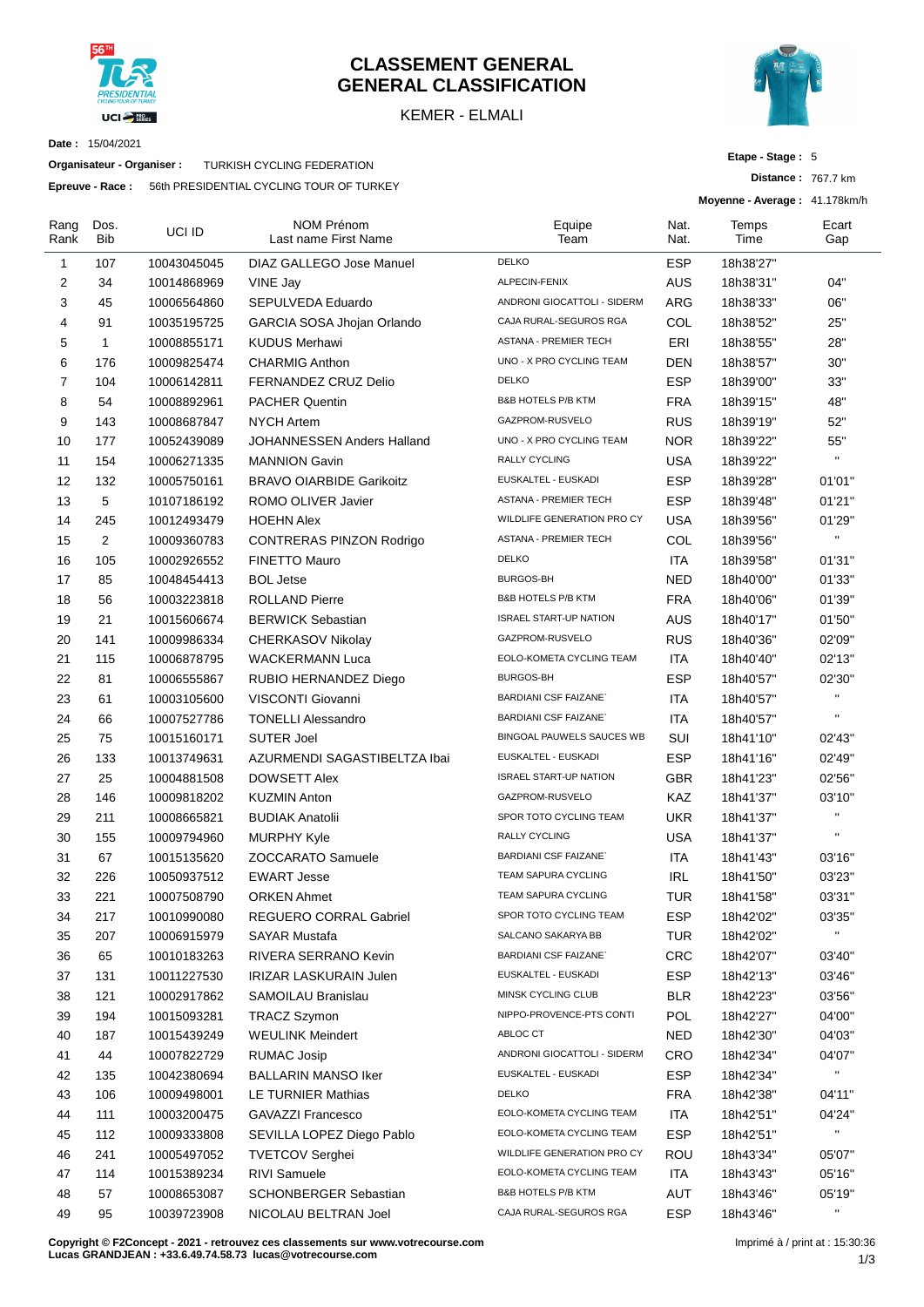| 50  | 164 | 10004864532 | LOZANO RIBA David                   | TEAM NOVO NORDISK             | <b>ESP</b> | 18h43'46" | $\mathbf{H}$ |
|-----|-----|-------------|-------------------------------------|-------------------------------|------------|-----------|--------------|
| 51  | 212 | 10009822242 | TIRYAKI Oguzhan                     | SPOR TOTO CYCLING TEAM        | TUR        | 18h43'54" | 05'27"       |
| 52  | 6   | 10010041100 | <b>STALNOV Nikita</b>               | ASTANA - PREMIER TECH         | KAZ        | 18h43'56" | 05'29"       |
| 53  | 145 | 10006795337 | <b>SHALUNOV Evgeny</b>              | GAZPROM-RUSVELO               | <b>RUS</b> | 18h43'56" | $\mathbf{H}$ |
| 54  | 202 | 10003260190 | <b>BUTS Vitaliy</b>                 | SALCANO SAKARYA BB            | <b>UKR</b> | 18h43'58" | 05'31"       |
| 55  | 182 | 10015791681 | <b>DAEMEN Stijn</b>                 | ABLOC CT                      | NED        | 18h44'05" | 05'38"       |
| 56  | 191 | 10016554446 | <b>BÖGLI Jonathan</b>               | NIPPO-PROVENCE-PTS CONTI      | SUI        | 18h44'20" | 05'53"       |
| 57  | 136 | 10010713531 | ARANBURU ARRUTI Jokin               | EUSKALTEL - EUSKADI           | <b>ESP</b> | 18h45'08" | 06'41"       |
| 58  | 206 | 10014955057 | <b>ABAY Burak</b>                   | SALCANO SAKARYA BB            | TUR        | 18h45'19" | 06'52"       |
| 59  | 26  | 10007506366 | <b>ZABEL Rick</b>                   | <b>ISRAEL START-UP NATION</b> | GER.       | 18h45'29" | 07'02"       |
| 60  | 76  | 10015397318 | <b>VENNER Quentin</b>               | BINGOAL PAUWELS SAUCES WB     | <b>BEL</b> | 18h45'36" | 07'09"       |
| 61  | 113 | 10009505475 | <b>ALBANESE Vincenzo</b>            | EOLO-KOMETA CYCLING TEAM      | <b>ITA</b> | 18h45'53" | 07'26"       |
| 62  | 227 | 10010991902 | <b>CELANO Danilo</b>                | TEAM SAPURA CYCLING           | ITA        | 18h46'11" | 07'44"       |
| 63  | 63  | 10006684896 | <b>MAESTRI Mirco</b>                | <b>BARDIANI CSF FAIZANE</b>   | <b>ITA</b> | 18h46'15" | 07'48"       |
| 64  | 225 | 10008691382 | <b>RAILEANU Cristian</b>            | TEAM SAPURA CYCLING           | <b>MDA</b> | 18h46'27" | 08'00"       |
|     | 87  | 10041949147 | <b>CANTON SERRANO Isaac</b>         | <b>BURGOS-BH</b>              | <b>ESP</b> | 18h46'42" | 08'15"       |
| 65  |     |             |                                     | <b>BURGOS-BH</b>              |            |           |              |
| 66  | 84  | 10009416357 | <b>SMIT Willem Jakobus</b>          | ASTANA - PREMIER TECH         | <b>RSA</b> | 18h47'13" | 08'46"       |
| 67  | 4   | 10036105101 | <b>BRUSSENSKIY Gleb</b>             | ABLOC CT                      | KAZ        | 18h47'25" | 08'58"       |
| 68  | 183 | 10015292032 | <b>SINSCHEK Nils</b>                |                               | NED        | 18h47'30" | 09'03"       |
| 69  | 117 | 10008672891 | <b>FRAPPORTI Mattia</b>             | EOLO-KOMETA CYCLING TEAM      | ITA        | 18h47'45" | 09'18"       |
| 70  | 42  | 10014992039 | JERMAN Žiga                         | ANDRONI GIOCATTOLI - SIDERM   | <b>SLO</b> | 18h48'15" | 09'48"       |
| 71  | 15  | 10002264023 | <b>KEISSE IIjo</b>                  | DECEUNINCK - QUICK-STEP       | BEL        | 18h48'22" | 09'55"       |
| 72  | 64  | 10011972309 | <b>MARENGO Umberto</b>              | <b>BARDIANI CSF FAIZANE</b>   | ITA        | 18h48'32" | 10'05"       |
| 73  | 181 | 10014702352 | <b>APPEL Stijn</b>                  | ABLOC CT                      | NED        | 18h48'32" | $\mathbf{H}$ |
| 74  | 233 | 10036198663 | <b>GIEßELMANN Michel</b>            | TEAM SKS SAUERLAND NRW        | GER.       | 18h48'32" | $\mathbf{H}$ |
| 75  | 213 | 10053290871 | <b>DOGAN Halil</b>                  | SPOR TOTO CYCLING TEAM        | <b>TUR</b> | 18h48'32" | $\mathbf{H}$ |
| 76  | 22  | 10002214311 | GREIPEL André                       | <b>ISRAEL START-UP NATION</b> | <b>GER</b> | 18h49'07" | 10'40"       |
| 77  | 243 | 10015547666 | MCGEOUGH Cormac                     | WILDLIFE GENERATION PRO CY    | <b>IRL</b> | 18h49'11" | 10'44"       |
| 78  | 31  | 10014827543 | <b>PHILIPSEN Jasper</b>             | ALPECIN-FENIX                 | BEL        | 18h49'17" | 10'50"       |
| 79  | 7   | 10006895569 | ZAKHAROV Artyom                     | ASTANA - PREMIER TECH         | KAZ        | 18h49'28" | 11'01"       |
| 80  | 3   | 10009816077 | <b>GIDICH Yevgeniy</b>              | ASTANA - PREMIER TECH         | <b>KAZ</b> | 18h49'31" | 11'04"       |
| 81  | 195 | 10009394634 | <b>MAMYKIN Matvey</b>               | NIPPO-PROVENCE-PTS CONTI      | <b>RUS</b> | 18h49'31" | $\mathbf{H}$ |
| 82  | 156 | 10007600033 | <b>ORONTE Emerson</b>               | RALLY CYCLING                 | USA        | 18h49'43" | 11'16"       |
| 83  | 157 | 10016094506 | <b>ZUKOWSKY Nickolas</b>            | RALLY CYCLING                 | CAN        | 18h49'59" | 11'32"       |
| 84  | 23  | 10005391564 | <b>BRÄNDLE Matthias</b>             | <b>ISRAEL START-UP NATION</b> | AUT        | 18h50'12" | 11'45"       |
| 85  | 12  | 10003292324 | <b>CAVENDISH Mark</b>               | DECEUNINCK - QUICK-STEP       | <b>GBR</b> | 18h50'36" | 12'09"       |
| 86  | 173 | 10010023316 | <b>HALVORSEN Kristoffer</b>         | UNO - X PRO CYCLING TEAM      | NOR        | 18h51'00" | 12'33"       |
| 87  | 46  | 10015083177 | <b>VENCHIARUTTI Nicola</b>          | ANDRONI GIOCATTOLI - SIDERM   | ITA        | 18h51'03" | 12'36"       |
| 88  | 247 | 10010677862 | <b>ROSS Kent</b>                    | WILDLIFE GENERATION PRO CY    | <b>USA</b> | 18h51'04" | 12'37"       |
| 89  | 234 | 10036201693 | <b>KULBE Lars</b>                   | TEAM SKS SAUERLAND NRW        | <b>GER</b> | 18h51'06" | 12'39"       |
| 90  | 184 | 10014921210 | PLUTO Martin                        | ABLOC CT                      | LAT        | 18h51'06" |              |
| 91  | 62  | 10014704978 | LONARDI Giovanni                    | <b>BARDIANI CSF FAIZANE</b>   | ITA        | 18h51'06" |              |
| 92  | 162 | 10005660336 | <b>PERON Andrea</b>                 | TEAM NOVO NORDISK             | <b>ITA</b> | 18h51'06" |              |
| 93  | 72  | 10014218463 | <b>CASTRIQUE Jonas</b>              | BINGOAL PAUWELS SAUCES WB     | <b>BEL</b> | 18h51'06" |              |
| 94  | 137 | 10051354511 | LOBATO DEL VALLE Juan Jose          | EUSKALTEL - EUSKADI           | <b>ESP</b> | 18h51'06" |              |
| 95  | 147 | 10005914758 | <b>BOEV</b> Igor                    | GAZPROM-RUSVELO               | <b>RUS</b> | 18h51'06" |              |
| 96  | 92  | 10007609127 | BAGÜES KALPARSORO Aritz             | CAJA RURAL-SEGUROS RGA        | <b>ESP</b> | 18h51'06" |              |
|     | 52  |             | <b>GAUTIER Cyril</b>                | <b>B&amp;B HOTELS P/B KTM</b> | <b>FRA</b> |           |              |
| 97  |     | 10003225030 |                                     | B&B HOTELS P/B KTM            |            | 18h51'06" | $\mathbf{H}$ |
| 98  | 51  | 10015454912 | <b>CHEVALIER Maxime</b>             |                               | <b>FRA</b> | 18h51'06" | $\mathbf{H}$ |
| 99  | 203 | 10004599396 | KONONENKO Mykhaylo                  | SALCANO SAKARYA BB            | <b>UKR</b> | 18h51'06" | $\mathbf{H}$ |
| 100 | 161 | 10003214724 | <b>KUSZTOR Péter</b>                | TEAM NOVO NORDISK             | <b>HUN</b> | 18h51'06" |              |
| 101 | 124 | 10002670110 | SOBAL Yauhen                        | MINSK CYCLING CLUB            | <b>BLR</b> | 18h51'06" |              |
| 102 | 172 | 10008849616 | <b>RESELL Erik Nordsaeter</b>       | UNO - X PRO CYCLING TEAM      | <b>NOR</b> | 18h51'06" |              |
| 103 | 134 | 10007177879 | GOIKOETXEA GOIOGANA Peio            | EUSKALTEL - EUSKADI           | <b>ESP</b> | 18h51'06" |              |
| 104 | 242 | 10006893044 | <b>CASTILLO SOTO Ulises Alfredo</b> | WILDLIFE GENERATION PRO CY    | MEX        | 18h51'06" | $\mathbf{H}$ |
| 105 | 47  | 10101412571 | VIGO DEL ARCO Marti                 | ANDRONI GIOCATTOLI - SIDERM   | <b>ESP</b> | 18h51'06" | $\mathbf{H}$ |
| 106 | 165 | 10007189195 | <b>HENTTALA Joonas</b>              | TEAM NOVO NORDISK             | <b>FIN</b> | 18h51'06" | $\mathbf{H}$ |
| 107 | 192 | 10009746763 | KUHN Kevin                          | NIPPO-PROVENCE-PTS CONTI      | SUI        | 18h51'06" | $\mathbf{H}$ |
| 108 | 82  | 10085992403 | <b>MULLER Gabriel</b>               | <b>BURGOS-BH</b>              | <b>FRA</b> | 18h51'06" | $\mathbf{H}$ |
| 109 | 232 | 10015766726 | KNOLLE Jon                          | TEAM SKS SAUERLAND NRW        | <b>GER</b> | 18h51'06" |              |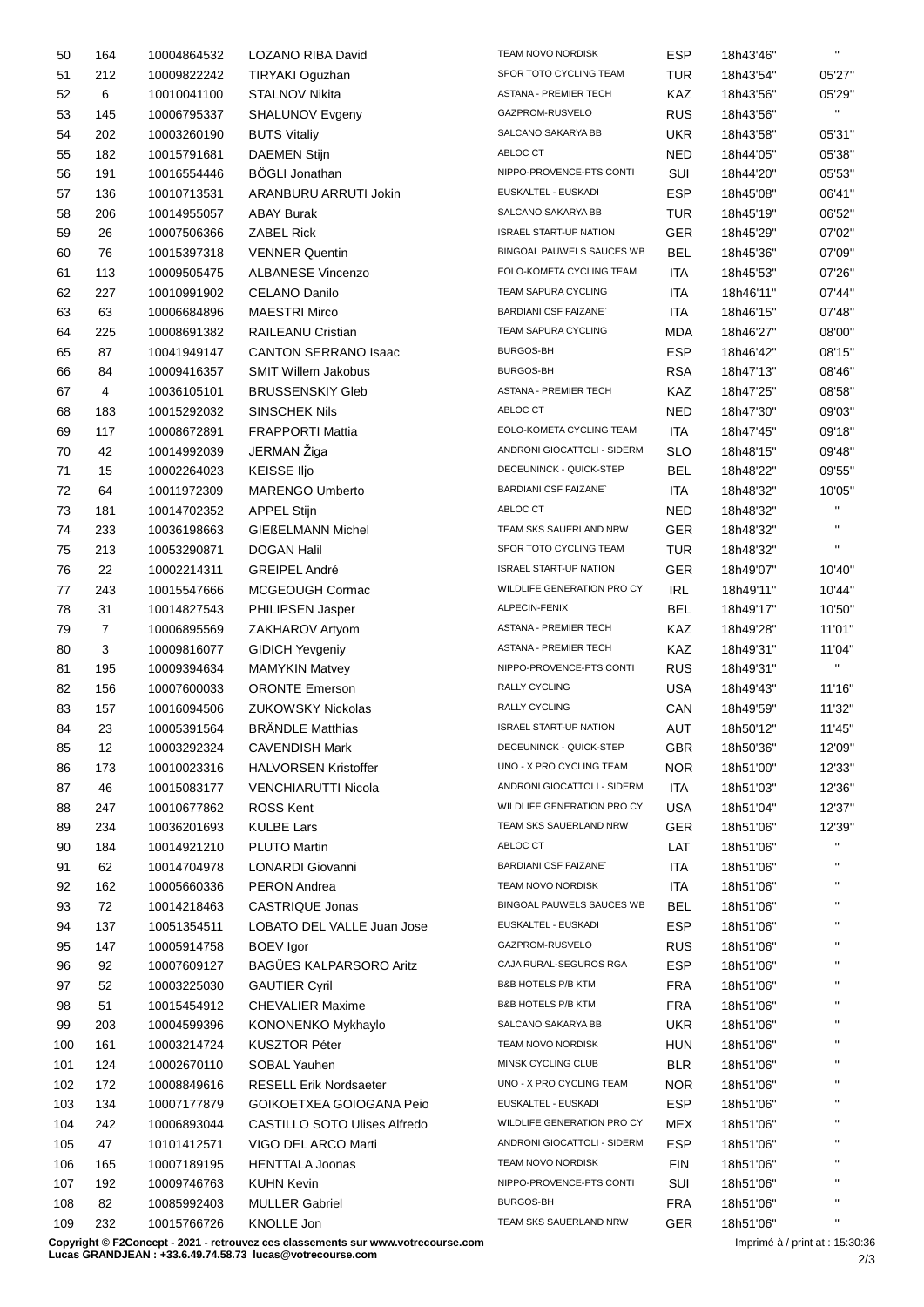| 110 | 27  | 10008682995 | <b>SAGIV Guy</b>                 | <b>ISRAEL START-UP NATION</b>    | <b>ISR</b> | 18h51'06" | $\mathbf{H}$           |
|-----|-----|-------------|----------------------------------|----------------------------------|------------|-----------|------------------------|
| 111 | 244 | 10002724367 | <b>CLARKE Jonathan</b>           | WILDLIFE GENERATION PRO CY       | <b>AUS</b> | 18h51'06" | $\mathbf{H}$           |
| 112 | 35  | 10009136168 | <b>TAMINIAUX Lionel</b>          | ALPECIN-FENIX                    | <b>BEL</b> | 18h51'26" | 12'59"                 |
| 113 | 13  | 10009230441 | <b>HODEG CHAGUI Alvaro Jose</b>  | DECEUNINCK - QUICK-STEP          | COL        | 18h51'26" | $\mathbf{H}$           |
| 114 | 186 | 10007295996 | <b>SLIK Ivar</b>                 | ABLOC CT                         | <b>NED</b> | 18h51'34" | 13'07"                 |
| 115 | 24  | 10028417041 | CIMOLAI Davide                   | <b>ISRAEL START-UP NATION</b>    | ITA        | 18h52'17" | 13'50"                 |
| 116 | 74  | 10016305074 | PAQUOT Tom                       | BINGOAL PAUWELS SAUCES WB        | <b>BEL</b> | 18h52'31" | 14'04"                 |
| 117 | 16  | 10005430667 | <b>STEELS Stijn</b>              | DECEUNINCK - QUICK-STEP          | BEL        | 18h52'31" |                        |
| 118 | 163 | 10013880882 | POLI Umberto                     | TEAM NOVO NORDISK                | <b>ITA</b> | 18h53'22" | 14'55"                 |
| 119 | 185 | 10022872984 | DEL GROSSO Bodi                  | ABLOC CT                         | NED        | 18h53'59" | 15'32"                 |
| 120 | 11  | 10005506651 | <b>ARCHBOLD Shane</b>            | DECEUNINCK - QUICK-STEP          | <b>NZL</b> | 18h53'59" | $\mathbf{H}^{\prime}$  |
| 121 | 71  | 10010957546 | <b>ANIOLKOWSKI Stanislaw</b>     | BINGOAL PAUWELS SAUCES WB        | POL        | 18h54'40" | 16'13"                 |
| 122 | 222 | 10009147282 | ZAKARIA Akmal Hakim              | TEAM SAPURA CYCLING              | <b>MAS</b> | 18h55'07" | 16'40"                 |
| 123 | 205 | 10006599216 | <b>BOUGLAS Georgios</b>          | SALCANO SAKARYA BB               | GRE        | 18h55'08" | 16'41"                 |
| 124 | 204 | 10005675692 | <b>ASADOV Elchin</b>             | SALCANO SAKARYA BB               | <b>AZE</b> | 18h55'17" | 16'50"                 |
| 125 | 122 | 10009049373 | <b>STROKAU Vasili</b>            | MINSK CYCLING CLUB               | <b>BLR</b> | 18h55'36" | 17'09"                 |
| 126 | 14  | 10008706136 | JAKOBSEN Fabio                   | DECEUNINCK - QUICK-STEP          | <b>NED</b> | 18h55'45" | 17'18"                 |
| 127 | 231 | 10036495424 | <b>MUNSTERMANN Per Christian</b> | TEAM SKS SAUERLAND NRW           | <b>GER</b> | 18h55'53" | 17'26"                 |
| 128 | 197 | 10046239173 | <b>CHRISTEN Fabio</b>            | NIPPO-PROVENCE-PTS CONTI         | SUI        | 18h55'53" | H.                     |
| 129 | 33  | 10004853014 | <b>MEISEN Marcel</b>             | ALPECIN-FENIX                    | GER        | 18h55'53" | н.                     |
| 130 | 223 | 10015977395 | ROSLI Muhammad Nur Aiman         | TEAM SAPURA CYCLING              | <b>MAS</b> | 18h55'54" | 17'27"                 |
| 131 | 215 | 10010722726 | YAVUZ Emre                       | SPOR TOTO CYCLING TEAM           | <b>TUR</b> | 18h56'07" | 17'40"                 |
| 132 | 55  | 10004521291 | <b>REZA Kevin</b>                | <b>B&amp;B HOTELS P/B KTM</b>    | <b>FRA</b> | 18h56'11" | 17'44"                 |
| 133 | 142 | 10008924384 | CIMA Damiano                     | GAZPROM-RUSVELO                  | <b>ITA</b> | 18h56'15" | 17'48"                 |
| 134 | 41  |             |                                  | ANDRONI GIOCATTOLI - SIDERM      | <b>ITA</b> |           | $\mathbf{H}$           |
| 135 |     | 10007744220 | <b>MALUCELLI Matteo</b>          | UNO - X PRO CYCLING TEAM         | <b>NOR</b> | 18h56'15" |                        |
|     | 171 | 10019889226 | <b>TILLER Rasmus</b>             | UNO - X PRO CYCLING TEAM         |            | 18h56'18" | 17'51"                 |
| 136 | 175 | 10015603745 | WÆRENSKJOLD Søren                | BINGOAL PAUWELS SAUCES WB        | <b>NOR</b> | 18h56'41" | 18'14"                 |
| 137 | 73  | 10006242841 | <b>DEBIE Sean</b>                | MINSK CYCLING CLUB               | <b>BEL</b> | 18h56'42" | 18'15"                 |
| 138 | 125 | 10006492112 | <b>BAZHKOU Stanislau</b>         | <b>DELKO</b>                     | <b>BLR</b> | 18h56'50" | 18'23"                 |
| 139 | 103 | 10006875159 | <b>GROSU Eduard-Michael</b>      | SPOR TOTO CYCLING TEAM           | ROU        | 18h56'51" | 18'24"<br>$\mathbf{H}$ |
| 140 | 214 | 10008705227 | <b>STASH Mamyr</b>               | CAJA RURAL-SEGUROS RGA           | <b>RUS</b> | 18h56'51" | $\mathbf{H}$           |
| 141 | 97  | 10043354233 | URBANO FONTIVEROS Carmelo        |                                  | <b>ESP</b> | 18h56'51" | н.                     |
| 142 | 224 | 10014384373 | AZMAN Muhammad Zawawi            | TEAM SAPURA CYCLING              | <b>MAS</b> | 18h56'51" |                        |
| 143 | 174 | 10010176900 | <b>MADSEN Frederik Rodenberg</b> | UNO - X PRO CYCLING TEAM         | <b>DEN</b> | 18h56'53" | 18'26"                 |
| 144 | 196 | 10036179869 | <b>CALVIN Dik</b>                | NIPPO-PROVENCE-PTS CONTI         | <b>GER</b> | 18h56'54" | 18'27"                 |
| 145 | 201 | 10009197301 | <b>BALKAN Onur</b>               | SALCANO SAKARYA BB               | TUR        | 18h57'29" | 19'02"                 |
| 146 | 94  | 10041823350 | GONZALEZ LOPEZ David             | CAJA RURAL-SEGUROS RGA           | <b>ESP</b> | 18h57'30" | 19'03"                 |
| 147 | 96  | 10008682793 | <b>SAEZ BENITO Hector</b>        | CAJA RURAL-SEGUROS RGA           | <b>ESP</b> | 18h57'30" | н.                     |
| 148 | 93  | 10042493357 | ETXEBERRIA AZPILIKUETA Josu      | CAJA RURAL-SEGUROS RGA           | <b>ESP</b> | 18h57'30" |                        |
| 149 | 152 | 10076567841 | <b>COTE Pier Andre</b>           | <b>RALLY CYCLING</b>             | CAN        | 18h57'33" | 19'06"                 |
| 150 | 86  | 10014024059 | LOPEZ-COZAR JAIMEZ Juan Antonio  | <b>BURGOS-BH</b>                 | <b>ESP</b> | 18h57'33" | н.                     |
| 151 | 123 | 10014587063 | SHAUCHENKA Siarhei               | MINSK CYCLING CLUB               | <b>BLR</b> | 18h57'35" | 19'08"                 |
| 152 | 235 | 10036230591 | <b>NEFFGEN Tim</b>               | TEAM SKS SAUERLAND NRW           | <b>GER</b> | 18h57'35" | $\mathbf{H}$           |
| 153 | 153 | 10009817693 | DE KLEIJN Arvid                  | RALLY CYCLING                    | <b>NED</b> | 18h57'43" | 19'16"                 |
| 154 | 77  | 10015338714 | <b>VERCAMST Wesley</b>           | <b>BINGOAL PAUWELS SAUCES WB</b> | <b>BEL</b> | 18h57'46" | 19'19"                 |
| 155 | 101 | 10009431515 | <b>BARBIER Pierre</b>            | <b>DELKO</b>                     | <b>FRA</b> | 18h57'55" | 19'28"                 |
| 156 | 53  | 10014991837 | MOZZATO Luca                     | B&B HOTELS P/B KTM               | ITA        | 18h58'01" | 19'34"                 |
| 157 | 167 | 10053540546 | PHIPPEN Logan Lakota             | TEAM NOVO NORDISK                | <b>USA</b> | 18h58'16" | 19'49"                 |
| 158 | 166 | 10014460862 | <b>BEHRINGER Oliver</b>          | TEAM NOVO NORDISK                | SUI        | 18h58'32" | 20'05"                 |
| 159 | 83  | 10015391153 | PENALVER ANIORTE Manuel          | <b>BURGOS-BH</b>                 | <b>ESP</b> | 18h58'37" | 20'10"                 |
| 160 | 216 | 10008683100 | <b>SAMLI Feritcan</b>            | SPOR TOTO CYCLING TEAM           | <b>TUR</b> | 18h58'53" | 20'26"                 |
| 161 | 126 | 10008667538 | SHNYRKO Aliaksei                 | MINSK CYCLING CLUB               | <b>BLR</b> | 19h01'00" | 22'33"                 |
| 162 | 127 | 10015979217 | CHARNIAUSKI Ivan                 | MINSK CYCLING CLUB               | <b>BLR</b> | 19h16'23" | 37'56"                 |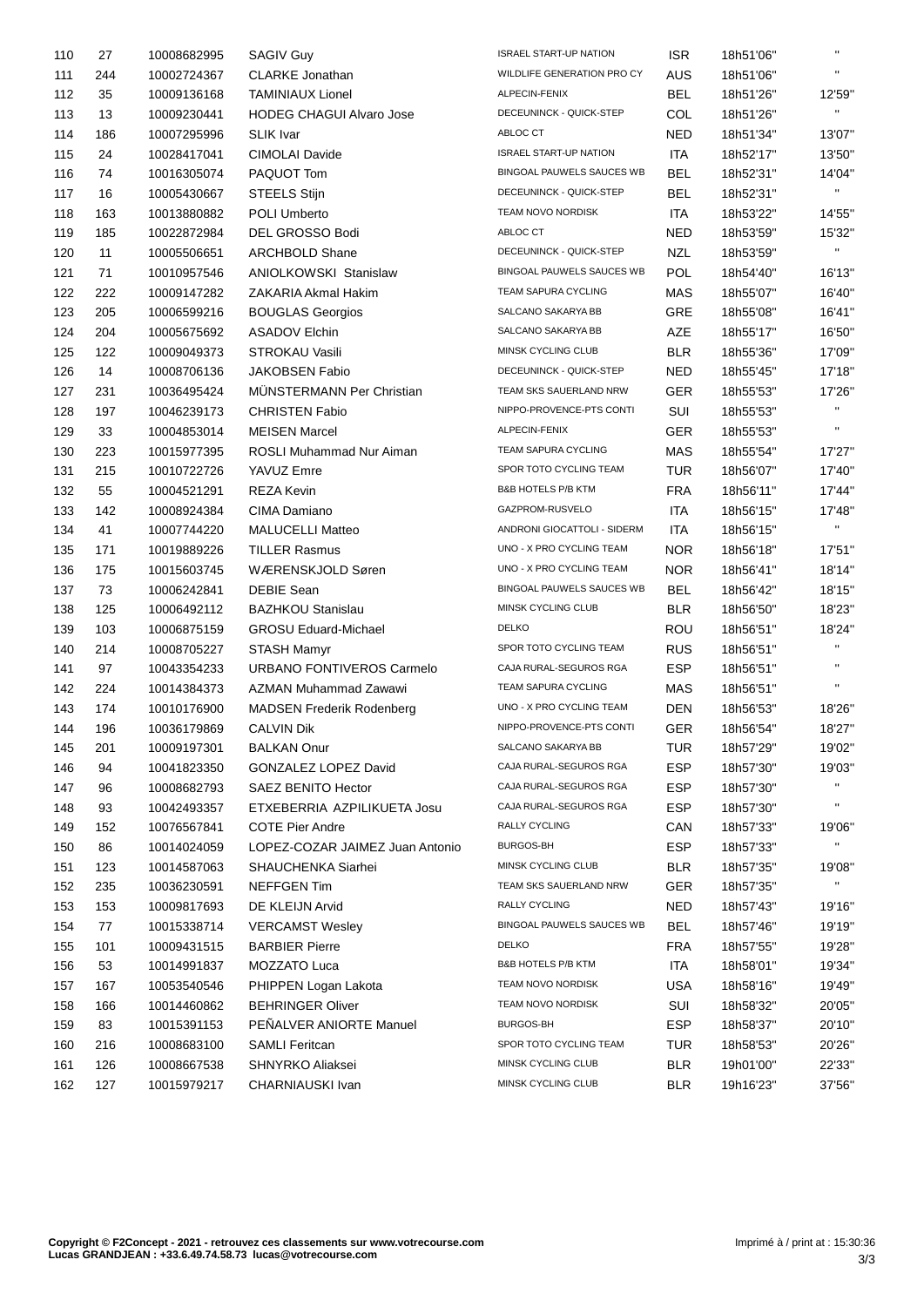

**Date :** 15/04/2021

### KEMER - ELMALI **CLASSEMENT PAR POINTS POINTS CLASSIFICATION**



**Etape - Stage :** 5

# **Classement de l'étape - Stage classification Classement général - General classification**

|    | Epreuve - Race: | 56th PRESIDENTIAL CYCLING TOUR OF TURKEY     |            |            |     |      |          |                      |                                        | Etape -  |
|----|-----------------|----------------------------------------------|------------|------------|-----|------|----------|----------------------|----------------------------------------|----------|
|    |                 | Classement de l'étape - Stage classification |            |            |     |      |          |                      | Classement général - General classific |          |
| Ra | Dos.            | Nom Prénom                                   | Nat.       | Equipe     | Pts | Bon. | Rq<br>Rk | Dos.<br>Bib.         | Nom Prénom<br>Last name First name     | UCI ID   |
|    |                 | km 11.4 - Sprint Prime                       |            |            |     |      |          | 12                   | <b>CAVENDISH Mark</b>                  | 10003292 |
|    |                 |                                              |            |            |     |      |          | 31                   | PHILIPSEN Jasper                       | 10014827 |
|    | 46              | <b>VENCHIARUTTI Nicola</b>                   | <b>ITA</b> | <b>ANS</b> | 5   | 3"   | 3        | 153                  | DE KLEIJN Arvid                        | 10009817 |
|    |                 | DEL GROSSO Bodi                              | <b>NED</b> |            | 3   |      | 4        | 71                   | <b>ANIOLKOWSKI Stanislaw</b>           | 10010957 |
|    | 185             |                                              |            | <b>ABC</b> |     | 2"   | 5        | 22                   | GREIPEL André                          | 10002214 |
|    | 222             | ZAKARIA Akmal Hakim                          | <b>MAS</b> | TSC        |     | 1"   | 6        | 173                  | <b>HALVORSEN Kristoffer</b>            | 10010023 |
|    |                 |                                              |            |            |     |      |          | $\sim$ $\sim$ $\sim$ | -------                                | .        |

**Organisateur - Organiser :** TURKISH CYCLING FEDERATION

### Arrivée

| Arrivée |     |                                   |            |            |                |     | 9  | 62  | <b>LONARDI Giovanni</b>         | 10014704978 | <b>BCF</b> | $2\ell$        |
|---------|-----|-----------------------------------|------------|------------|----------------|-----|----|-----|---------------------------------|-------------|------------|----------------|
|         | 107 | DIAZ GALLEGO Jose Manuel          | <b>ESP</b> | <b>DKO</b> | 15             | 10" | 10 | 53  | <b>MOZZATO Luca</b>             | 10014991837 | <b>BBK</b> | 16             |
|         |     |                                   |            |            |                |     | 11 | 107 | DIAZ GALLEGO Jose Manuel        | 10043045045 | <b>DKO</b> | 15             |
| 2       | 34  | VINE Jay                          | <b>AUS</b> | <b>AFC</b> | 14             | 6"  | 12 | 234 | <b>KULBE Lars</b>               | 10036201693 | SVL        | 15             |
| 3       | 45  | SEPULVEDA Eduardo                 | <b>ARG</b> | <b>ANS</b> | 13             | 4"  | 13 | 34  | VINE Jay                        | 10014868969 | <b>AFC</b> | 14             |
| 4       | 177 | <b>JOHANNESSEN Anders Halland</b> | <b>NOR</b> | <b>UXT</b> | 12             |     | 14 | 184 | PLUTO Martin                    | 10014921210 | <b>ABC</b> | 14             |
|         |     |                                   |            |            |                |     | 15 | 103 | <b>GROSU Eduard-Michael</b>     | 10006875159 | <b>DKO</b> | 14             |
| 5       | 91  | GARCIA SOSA Jhojan Orlando        | COL        | <b>CJR</b> | 11             |     | 16 | 94  | <b>GONZALEZ LOPEZ David</b>     | 10041823350 | CJR        | 14             |
| 6       |     | <b>KUDUS Merhawi</b>              | ERI        | <b>APT</b> | 10             |     | 17 | 45  | SEPULVEDA Eduardo               | 10006564860 | ANS        | 13             |
|         |     |                                   |            |            |                |     | 18 | 35  | <b>TAMINIAUX Lionel</b>         | 10009136168 | <b>AFC</b> | 13             |
| 7       | 176 | <b>CHARMIG Anthon</b>             | <b>DEN</b> | <b>UXT</b> | 9              |     | 19 | 177 | JOHANNESSEN Anders Halland      | 10052439089 | <b>UXT</b> | 12             |
| 8       | 104 | FERNANDEZ CRUZ Delio              | <b>ESP</b> | <b>DKO</b> | 8              |     | 20 | 91  | GARCIA SOSA Jhojan Orlando      | 10035195725 | CJR        | 11             |
| 9       | 54  | <b>PACHER Quentin</b>             | <b>FRA</b> | <b>BBK</b> | $\overline{7}$ |     | 21 |     | <b>KUDUS Merhawi</b>            | 10008855171 | <b>APT</b> | 1 <sup>1</sup> |
|         |     |                                   |            |            |                |     | 22 | 132 | <b>BRAVO OIARBIDE Garikoitz</b> | 10005750161 | <b>EUS</b> |                |
| 10      | 143 | <b>NYCH Artem</b>                 | <b>RUS</b> | GAZ        | 6              |     | 23 | 176 | <b>CHARMIG Anthon</b>           | 10009825474 | <b>UXT</b> |                |
| 11      | 154 | <b>MANNION Gavin</b>              | <b>USA</b> | <b>RLY</b> | 5              |     | 24 | 104 | FERNANDEZ CRUZ Delio            | 10006142811 | <b>DKO</b> |                |
|         |     |                                   |            |            |                |     | 25 | 54  | <b>PACHER Quentin</b>           | 10008892961 | <b>BBK</b> |                |
| 12      | 132 | <b>BRAVO OIARBIDE Garikoitz</b>   | <b>ESP</b> | <b>EUS</b> | 4              |     | 26 | 26  | <b>ZABEL Rick</b>               | 10007506366 | <b>ISN</b> |                |
| 13      | 5   | ROMO OLIVER Javier                | <b>ESP</b> | <b>APT</b> | 3              |     | 27 | 175 | WÆRENSKJOLD Søren               | 10015603745 | <b>UXT</b> |                |
|         |     | <b>HOEHN Alex</b>                 | <b>USA</b> | <b>WGC</b> | $\overline{2}$ |     | 28 | 143 | <b>NYCH Artem</b>               | 10008687847 | GAZ        |                |
| 14      | 245 |                                   |            |            |                |     | 29 | 142 | CIMA Damiano                    | 10008924384 | GAZ        |                |
| 15      | 2   | <b>CONTRERAS PINZON Rodrigo</b>   | <b>COL</b> | <b>APT</b> |                |     | 30 |     | ZAKHAROV Artyom                 | 10006895569 | <b>APT</b> |                |

| Rg      |                | Dos. Nom Prénom                 | Nat.       | Equipe     | Pts            | Bon. | Rg<br>Rk       | Dos.<br>Bib.         | Nom Prénom<br>Last name First name            | UCI ID                     | Equipe<br>Team    | Pts            |
|---------|----------------|---------------------------------|------------|------------|----------------|------|----------------|----------------------|-----------------------------------------------|----------------------------|-------------------|----------------|
|         |                | km 11.4 - Sprint Prime          |            |            |                |      | $\mathbf{1}$   | 12                   | <b>CAVENDISH Mark</b>                         | 10003292324                | <b>DQT</b>        | 57             |
|         |                |                                 |            |            |                |      | $\overline{2}$ | 31                   | PHILIPSEN Jasper                              | 10014827543                | <b>AFC</b>        | 53             |
| 1       | 46             | <b>VENCHIARUTTI Nicola</b>      | <b>ITA</b> | <b>ANS</b> | 5              | 3"   | 3              | 153                  | DE KLEIJN Arvid                               | 10009817693                | <b>RLY</b>        | 45             |
| 2       | 185            | DEL GROSSO Bodi                 | <b>NED</b> | <b>ABC</b> | 3              | 2"   | 4              | 71                   | ANIOLKOWSKI Stanislaw                         | 10010957546                | <b>BWB</b>        | 37             |
|         |                |                                 |            |            |                |      | 5              | 22                   | GREIPEL André                                 | 10002214311                | <b>ISN</b>        | 34             |
| 3       | 222            | <b>ZAKARIA Akmal Hakim</b>      | <b>MAS</b> | <b>TSC</b> | $\mathbf{1}$   | 1"   | 6              | 173                  | <b>HALVORSEN Kristoffer</b>                   | 10010023316                | <b>UXT</b>        | 30             |
|         |                |                                 |            |            |                |      | $\overline{7}$ | 101                  | <b>BARBIER Pierre</b>                         | 10009431515                | <b>DKO</b>        | 29             |
| Arrivée |                |                                 |            |            |                |      | 8              | 83                   | PEÑALVER ANIORTE Manuel                       | 10015391153                | <b>BBH</b>        | 27             |
|         |                |                                 |            |            |                |      | 9              | 62                   | LONARDI Giovanni                              | 10014704978                | <b>BCF</b>        | 24             |
| 1       | 107            | DIAZ GALLEGO Jose Manuel        | <b>ESP</b> | <b>DKO</b> | 15             | 10"  | 10             | 53                   | MOZZATO Luca                                  | 10014991837                | <b>BBK</b>        | 16             |
| 2       | 34             | VINE Jay                        | <b>AUS</b> | <b>AFC</b> | 14             | 6"   | 11<br>12       | 107<br>234           | DIAZ GALLEGO Jose Manuel<br><b>KULBE Lars</b> | 10043045045<br>10036201693 | <b>DKO</b><br>SVL | 15<br>15       |
|         |                |                                 |            |            |                | 4"   | 13             | 34                   | VINE Jay                                      | 10014868969                | <b>AFC</b>        | 14             |
| 3       | 45             | SEPULVEDA Eduardo               | <b>ARG</b> | ANS        | 13             |      | 14             | 184                  | PLUTO Martin                                  | 10014921210                | ABC               | 14             |
| 4       | 177            | JOHANNESSEN Anders Halland      | <b>NOR</b> | <b>UXT</b> | 12             |      | 15             | 103                  | <b>GROSU Eduard-Michael</b>                   | 10006875159                | <b>DKO</b>        | 14             |
| 5       | 91             | GARCIA SOSA Jhojan Orlando      | COL        | <b>CJR</b> | 11             |      | 16             | 94                   | GONZALEZ LOPEZ David                          | 10041823350                | CJR               | 14             |
|         |                |                                 |            |            |                |      | 17             | 45                   | SEPULVEDA Eduardo                             | 10006564860                | ANS               | 13             |
| 6       | $\mathbf{1}$   | <b>KUDUS Merhawi</b>            | ERI        | <b>APT</b> | 10             |      | 18             | 35                   | <b>TAMINIAUX Lionel</b>                       | 10009136168                | <b>AFC</b>        | 13             |
| 7       | 176            | <b>CHARMIG Anthon</b>           | <b>DEN</b> | <b>UXT</b> | 9              |      | 19             | 177                  | JOHANNESSEN Anders Halland                    | 10052439089                | <b>UXT</b>        | 12             |
| 8       | 104            | <b>FERNANDEZ CRUZ Delio</b>     | <b>ESP</b> | <b>DKO</b> | 8              |      | 20             | 91                   | GARCIA SOSA Jhojan Orlando                    | 10035195725                | <b>CJR</b>        | 11             |
|         |                |                                 |            |            |                |      | 21             | $\mathbf{1}$         | <b>KUDUS Merhawi</b>                          | 10008855171                | APT               | 10             |
| 9       | 54             | <b>PACHER Quentin</b>           | <b>FRA</b> | <b>BBK</b> | $\overline{7}$ |      | 22             | 132                  | <b>BRAVO OIARBIDE Garikoitz</b>               | 10005750161                | <b>EUS</b>        | 9              |
| 10      | 143            | <b>NYCH Artem</b>               | <b>RUS</b> | GAZ        | 6              |      | 23             | 176                  | <b>CHARMIG Anthon</b>                         | 10009825474                | <b>UXT</b>        | 9              |
| 11      | 154            | <b>MANNION Gavin</b>            | <b>USA</b> | <b>RLY</b> | 5              |      | 24             | 104                  | FERNANDEZ CRUZ Delio                          | 10006142811                | <b>DKO</b>        | 8              |
|         |                |                                 |            |            |                |      | 25             | 54                   | <b>PACHER Quentin</b>                         | 10008892961                | <b>BBK</b>        | $\overline{7}$ |
| 12      | 132            | <b>BRAVO OIARBIDE Garikoitz</b> | <b>ESP</b> | <b>EUS</b> | $\overline{4}$ |      | 26             | 26                   | <b>ZABEL Rick</b>                             | 10007506366                | <b>ISN</b>        | $\overline{7}$ |
| 13      | 5              | ROMO OLIVER Javier              | <b>ESP</b> | <b>APT</b> | 3              |      | 27             | 175                  | WÆRENSKJOLD Søren                             | 10015603745                | UXT               | $\overline{7}$ |
| 14      | 245            | <b>HOEHN Alex</b>               | <b>USA</b> | <b>WGC</b> | $\overline{2}$ |      | 28             | 143                  | <b>NYCH Artem</b>                             | 10008687847                | GAZ               | 6              |
|         |                |                                 |            |            |                |      | 29             | 142                  | CIMA Damiano                                  | 10008924384                | GAZ               | 6              |
| 15      | $\overline{2}$ | CONTRERAS PINZON Rodrigo        | COL        | <b>APT</b> | $\mathbf{1}$   |      | 30<br>31       | $\overline{7}$<br>46 | ZAKHAROV Artyom<br>VENCHIARUTTI Nicola        | 10006895569                | APT<br>ANS        | 5<br>5         |
|         |                |                                 |            |            |                |      | 32             | 223                  | ROSLI Muhammad Nur Aiman                      | 10015083177<br>10015977395 | <b>TSC</b>        | 5              |
|         |                |                                 |            |            |                |      | 33             | 73                   | <b>DEBIE Sean</b>                             | 10006242841                | <b>BWB</b>        | 5              |
|         |                |                                 |            |            |                |      | 34             | 154                  | <b>MANNION Gavin</b>                          | 10006271335                | <b>RLY</b>        | 5              |
|         |                |                                 |            |            |                |      | 35             | 137                  | LOBATO DEL VALLE Juan Jose                    | 10051354511                | <b>EUS</b>        | 5              |
|         |                |                                 |            |            |                |      | 36             | 185                  | DEL GROSSO Bodi                               | 10022872984                | <b>ABC</b>        | 5              |
|         |                |                                 |            |            |                |      | 37             | 77                   | <b>VERCAMST Wesley</b>                        | 10015338714                | <b>BWB</b>        | $\overline{4}$ |
|         |                |                                 |            |            |                |      | 38             | 5                    | ROMO OLIVER Javier                            | 10107186192                | APT               | 3              |
|         |                |                                 |            |            |                |      | 39             | 56                   | <b>ROLLAND Pierre</b>                         | 10003223818                | <b>BBK</b>        | 3              |
|         |                |                                 |            |            |                |      | 40             | 194                  | <b>TRACZ Szymon</b>                           | 10015093281                | <b>NIP</b>        | 3              |
|         |                |                                 |            |            |                |      | 41             | 3                    | <b>GIDICH Yevgeniy</b>                        | 10009816077                | APT               | 3              |
|         |                |                                 |            |            |                |      | 42             | 247                  | <b>ROSS Kent</b>                              | 10010677862                | WGC               | 3              |
|         |                |                                 |            |            |                |      | 43             | 186                  | <b>SLIK Ivar</b>                              | 10007295996                | ABC               | 3              |
|         |                |                                 |            |            |                |      | 44             | 245                  | <b>HOEHN Alex</b>                             | 10012493479                | WGC               | $\overline{2}$ |
|         |                |                                 |            |            |                |      | 45             | 202                  | <b>BUTS Vitaliy</b>                           | 10003260190                | <b>SBB</b>        | $\sqrt{2}$     |
|         |                |                                 |            |            |                |      | 46             | 162                  | PERON Andrea                                  | 10005660336                | <b>TNN</b>        | $\overline{2}$ |
|         |                |                                 |            |            |                |      | 47             | $\overline{2}$       | CONTRERAS PINZON Rodrigo                      | 10009360783                | APT               | $\mathbf{1}$   |
|         |                |                                 |            |            |                |      | 48             | 106                  | LE TURNIER Mathias                            | 10009498001                | <b>DKO</b>        | $\mathbf{1}$   |
|         |                |                                 |            |            |                |      | 49             | 222                  | ZAKARIA Akmal Hakim                           | 10009147282                | <b>TSC</b>        | $\mathbf{1}$   |
|         |                |                                 |            |            |                |      | 50             | 125                  | <b>BAZHKOU Stanislau</b>                      | 10006492112                | <b>MCC</b>        | $\mathbf{1}$   |
|         |                |                                 |            |            |                |      | 51             | 167                  | PHIPPEN Logan Lakota                          | 10053540546                | <b>TNN</b>        | $-3$           |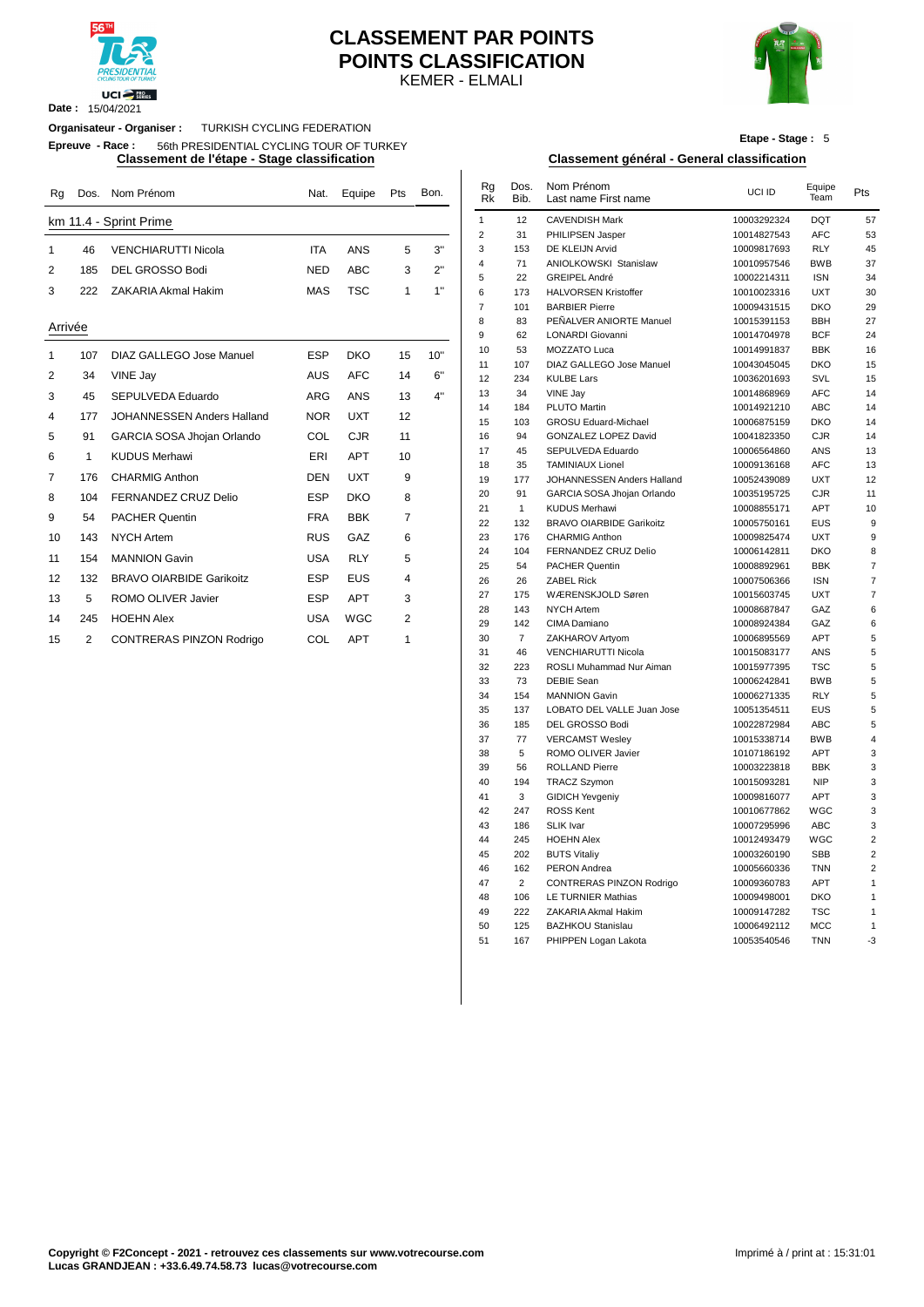

# **MEILLEUR GRIMPEUR MOUNTAIN CLASSIFICATION**



KEMER - ELMALI

### **Organisateur - Organiser : TURKISH CYCLING FEDERATION**

### $E$ preuve  $-$  **Race** : 56th PRESIDENTIAL CYCLING TOUR OF TURKEY

### **Classement de l'étape - Stage classification Classement général - General classification**

| Rg<br><b>Rk</b> | Dos.<br><b>Bib</b> | Nom Prénom<br>Last name First name | Nat.       | Equipe<br>Team | Pts            | Bon. | Rg<br><b>Rk</b> | Dos.<br><b>Bib</b> | Nom Prénom<br>Last name Firs |
|-----------------|--------------------|------------------------------------|------------|----------------|----------------|------|-----------------|--------------------|------------------------------|
|                 |                    | km 32.7 - Mountain Prime - CAT 3   |            |                |                |      | 1               | 202                | <b>BUTS Vitaliy</b>          |
| 1               | 63                 | <b>MAESTRI Mirco</b>               | <b>ITA</b> | <b>BCF</b>     | 3              |      | 2               | 107                | <b>DIAZ GALLEC</b>           |
| 2               | 243                | MCGEOUGH Cormac                    | <b>IRL</b> | <b>WGC</b>     | $\overline{2}$ |      | 3               | 63                 | <b>MAESTRI Mire</b>          |
| 3               | 183                | <b>SINSCHEK Nils</b>               | <b>NED</b> | <b>ABC</b>     | 1              |      | 4               | 46                 | <b>VENCHIARUT</b>            |
|                 |                    |                                    |            |                |                |      | 5               | 34                 | VINE Jay                     |
|                 |                    | km 103.2 - Mountain Prime - CAT 1  |            |                |                |      | 6               | 242                | <b>CASTILLO SC</b>           |
| $\mathbf{1}$    | 202                | <b>BUTS Vitaliy</b>                | <b>UKR</b> | <b>SBB</b>     | 10             |      | 7               | 45                 | <b>SEPULVEDA</b>             |
| 2               | 63                 | <b>MAESTRI Mirco</b>               | <b>ITA</b> | <b>BCF</b>     | 7              |      | 8               | 23                 | <b>BRÄNDLE Ma</b>            |
| 3               | 23                 | <b>BRÄNDLE Matthias</b>            | <b>AUT</b> | <b>ISN</b>     | 5              |      | 9               | 67                 | <b>ZOCCARATO</b>             |
| 4               | 75                 | <b>SUTER Joel</b>                  | SUI        | <b>BWB</b>     | 3              |      | 10              | 186                | <b>SLIK Ivar</b>             |
| 5               | 243                | MCGEOUGH Cormac                    | <b>IRL</b> | <b>WGC</b>     | 1              |      | 11              | 223                | <b>ROSLI Muhan</b>           |
|                 |                    |                                    |            |                |                |      | 12              | 177                | <b>JOHANNESS</b>             |
|                 |                    | km 160.3 - Mountain Prime - CAT 1  |            |                |                |      | 13              | 75                 | <b>SUTER Joel</b>            |
| $\mathbf{1}$    | 107                | <b>DIAZ GALLEGO Jose Manuel</b>    | <b>ESP</b> | <b>DKO</b>     | 10             |      | 14              | 243                | <b>MCGEOUGH</b>              |
| 2               | 34                 | VINE Jay                           | <b>AUS</b> | <b>AFC</b>     | 7              |      | 15              | 187                | <b>WEULINK Me</b>            |
| 3               | 45                 | SEPULVEDA Eduardo                  | <b>ARG</b> | ANS            | 5              |      | 16              | 135                | <b>BALLARIN MA</b>           |
| 4               | 177                | <b>JOHANNESSEN Anders Halland</b>  | <b>NOR</b> | <b>UXT</b>     | 3              |      | 17              | 163                | <b>POLI Umberto</b>          |
| 5               | 91                 | GARCIA SOSA Jhojan Orlando         | COL        | <b>CJR</b>     | 1              |      | 18              | 73                 | <b>DEBIE Sean</b>            |
|                 |                    |                                    |            |                |                |      |                 |                    |                              |

**Etape - Stage :** 5

| Nom Prénom<br>Last name First name | Nat.       | Equipe<br>Team | Pts | Bon. | Rg<br><b>Rk</b> | Dos.<br><b>Bib</b> | Nom Prénom<br>Last name First name  | UCI ID      | Equipe<br>Team | Pts                     |
|------------------------------------|------------|----------------|-----|------|-----------------|--------------------|-------------------------------------|-------------|----------------|-------------------------|
| lountain Prime - CAT 3             |            |                |     |      | $\mathbf{1}$    | 202                | <b>BUTS Vitaliy</b>                 | 10003260190 | <b>SBB</b>     | 19                      |
| <b>MAESTRI Mirco</b>               | <b>ITA</b> | <b>BCF</b>     | 3   |      | 2               | 107                | DIAZ GALLEGO Jose Manuel            | 10043045045 | <b>DKO</b>     | 10                      |
| MCGEOUGH Cormac                    | <b>IRL</b> | WGC            | 2   |      | 3               | 63                 | <b>MAESTRI Mirco</b>                | 10006684896 | <b>BCF</b>     | 10                      |
| <b>SINSCHEK Nils</b>               | <b>NED</b> | ABC            | 1   |      | 4               | 46                 | <b>VENCHIARUTTI Nicola</b>          | 10015083177 | <b>ANS</b>     | 8                       |
|                                    |            |                |     |      | 5               | 34                 | VINE Jay                            | 10014868969 | <b>AFC</b>     | $\overline{7}$          |
| Mountain Prime - CAT 1             |            |                |     |      | 6               | 242                | <b>CASTILLO SOTO Ulises Alfredo</b> | 10006893044 | <b>WGC</b>     | $\overline{7}$          |
| <b>BUTS Vitaliy</b>                | <b>UKR</b> | <b>SBB</b>     | 10  |      | 7               | 45                 | SEPULVEDA Eduardo                   | 10006564860 | ANS            | 5                       |
| <b>MAESTRI Mirco</b>               | <b>ITA</b> | <b>BCF</b>     | 7   |      | 8               | 23                 | <b>BRÄNDLE Matthias</b>             | 10005391564 | <b>ISN</b>     | 5                       |
| <b>BRÄNDLE Matthias</b>            | <b>AUT</b> | <b>ISN</b>     | 5   |      | 9               | 67                 | <b>ZOCCARATO Samuele</b>            | 10015135620 | <b>BCF</b>     | 4                       |
| <b>SUTER Joel</b>                  | SUI        | <b>BWB</b>     | 3   |      | 10              | 186                | <b>SLIK Ivar</b>                    | 10007295996 | <b>ABC</b>     | 3                       |
| MCGEOUGH Cormac                    | <b>IRL</b> | <b>WGC</b>     | 1   |      | 11              | 223                | <b>ROSLI Muhammad Nur Aiman</b>     | 10015977395 | <b>TSC</b>     | 3                       |
|                                    |            |                |     |      | 12              | 177                | JOHANNESSEN Anders Halland          | 10052439089 | UXT            | 3                       |
| Mountain Prime - CAT 1             |            |                |     |      | 13              | 75                 | <b>SUTER Joel</b>                   | 10015160171 | <b>BWB</b>     | 3                       |
| DIAZ GALLEGO Jose Manuel           | <b>ESP</b> | <b>DKO</b>     | 10  |      | 14              | 243                | MCGEOUGH Cormac                     | 10015547666 | <b>WGC</b>     | 3                       |
| VINE Jay                           | <b>AUS</b> | <b>AFC</b>     | 7   |      | 15              | 187                | <b>WEULINK Meindert</b>             | 10015439249 | <b>ABC</b>     | 2                       |
| SEPULVEDA Eduardo                  | <b>ARG</b> | <b>ANS</b>     | 5   |      | 16              | 135                | <b>BALLARIN MANSO Iker</b>          | 10042380694 | <b>EUS</b>     | 2                       |
| JOHANNESSEN Anders Halland         | <b>NOR</b> | <b>UXT</b>     | 3   |      | 17              | 163                | POLI Umberto                        | 10013880882 | <b>TNN</b>     | $\overline{\mathbf{c}}$ |
| GARCIA SOSA Jhojan Orlando         | COL        | <b>CJR</b>     | 1   |      | 18              | 73                 | <b>DEBIE Sean</b>                   | 10006242841 | <b>BWB</b>     | $\overline{\mathbf{c}}$ |
|                                    |            |                |     |      | 19              | 125                | <b>BAZHKOU Stanislau</b>            | 10006492112 | <b>MCC</b>     | 2                       |
|                                    |            |                |     |      | 20              | 91                 | GARCIA SOSA Jhojan Orlando          | 10035195725 | <b>CJR</b>     | $\mathbf{1}$            |
|                                    |            |                |     |      | 21              | 183                | <b>SINSCHEK Nils</b>                | 10015292032 | <b>ABC</b>     | 1                       |
|                                    |            |                |     |      | 22              | 247                | <b>ROSS Kent</b>                    | 10010677862 | <b>WGC</b>     | 1                       |
|                                    |            |                |     |      | 23              | 93                 | ETXEBERRIA AZPILIKUETA Josu         | 10042493357 | <b>CJR</b>     | $\mathbf{1}$            |
|                                    |            |                |     |      | 24              | 153                | DE KLEIJN Arvid                     | 10009817693 | <b>RLY</b>     | $-2$                    |
|                                    |            |                |     |      | 25              | 167                | PHIPPEN Logan Lakota                | 10053540546 | TNN            | $-2$                    |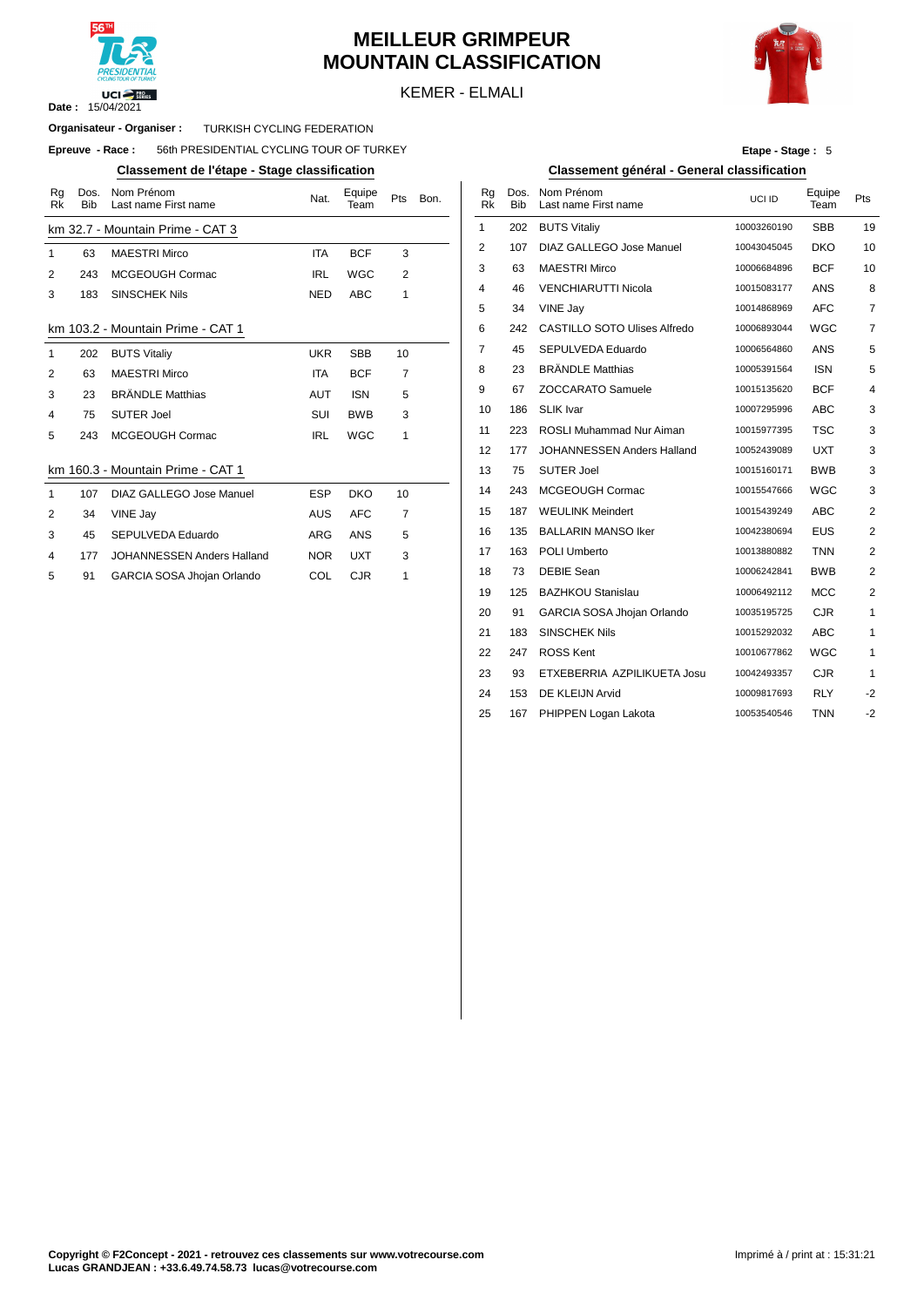

# **Beauties of Turkey Sprint classification**<br>KEMER - ELMALI j



15/04/2021 **Date :**

### Organisateur - Organiser : TURKISH CYCLING FEDERATION

**Epreuve - Race : 56th PRESIDENTIAL CYCLING TOUR OF TURKEY** 

|          |                                                    |                                     |            |                |     |          |          |     | ----------                         |
|----------|----------------------------------------------------|-------------------------------------|------------|----------------|-----|----------|----------|-----|------------------------------------|
| Rq<br>Rk | Nom Prénom<br>Dos.<br>Last name First name<br>Bib. |                                     | Nat.       | Equipe<br>Team | Pts | Bon.     | Ra<br>Rk | Bib | Dos. Nom Prénom<br>Last name First |
|          |                                                    | km 63.7 - Beauties of Turkey Sprint |            |                |     |          |          | 186 | SLIK Ivar                          |
|          | 183                                                | <b>SINSCHEK Nils</b>                | <b>NED</b> | ABC            | 5   | 0        |          | 183 | <b>SINSCHEK Nils</b>               |
| 2        | 75                                                 | SUTER Joel                          | SUI        | <b>BWB</b>     | 3   | 0        |          |     | <b>ZAKHAROV Art</b>                |
|          | 42                                                 | JERMAN Žiga                         | <b>SLO</b> | ANS            |     | $\Omega$ | 4        | 46  | <b>VENCHIARUTT</b>                 |

### **Etape - Stage :** 5

### **Classement de l'étape - Stage classification Classement général - General classification**

| Nat.       | Equipe<br>Team | Pts | Bon.        | Rq<br>Rk | Dos.<br><b>Bib</b> | Nom Prénom<br>Last name First name  | N° licence UCI<br><b>UCI Code</b> | Equipe<br>Team | Pts |
|------------|----------------|-----|-------------|----------|--------------------|-------------------------------------|-----------------------------------|----------------|-----|
|            |                |     |             | 1        | 186                | <b>SLIK Ivar</b>                    |                                   | ABC            | 8   |
| NED        | <b>ABC</b>     | 5   | 0           | 2        | 183                | <b>SINSCHEK Nils</b>                |                                   | <b>ABC</b>     | 5   |
| SUI        | <b>BWB</b>     | 3   | $\mathbf 0$ | 3        | 7                  | ZAKHAROV Artyom                     |                                   | <b>APT</b>     | 5   |
| <b>SLO</b> | <b>ANS</b>     | 1   | 0           | 4        | 46                 | <b>VENCHIARUTTI Nicola</b>          |                                   | ANS            | 5   |
|            |                |     |             | 5        | 73                 | <b>DEBIE Sean</b>                   |                                   | <b>BWB</b>     | 5   |
|            |                |     |             | 6        | 75                 | <b>SUTER Joel</b>                   |                                   | <b>BWB</b>     | 3   |
|            |                |     |             | 7        | 135                | <b>BALLARIN MANSO Iker</b>          |                                   | EUS            | 3   |
|            |                |     |             | 8        | 247                | <b>ROSS Kent</b>                    |                                   | <b>WGC</b>     | 3   |
|            |                |     |             | 9        | 86                 | LOPEZ-COZAR JAIMEZ Juan Antonio     |                                   | <b>BBH</b>     | 3   |
|            |                |     |             | 10       | 187                | <b>WEULINK Meindert</b>             |                                   | ABC            | 1   |
|            |                |     |             | 11       | 212                | TIRYAKI Oguzhan                     |                                   | <b>STC</b>     | 1   |
|            |                |     |             | 12       | 42                 | JERMAN Žiga                         |                                   | <b>ANS</b>     | 1   |
|            |                |     |             | 13       | 242                | <b>CASTILLO SOTO Ulises Alfredo</b> |                                   | <b>WGC</b>     | 1   |
|            |                |     |             | 14       | 125                | <b>BAZHKOU Stanislau</b>            |                                   | <b>MCC</b>     | 1   |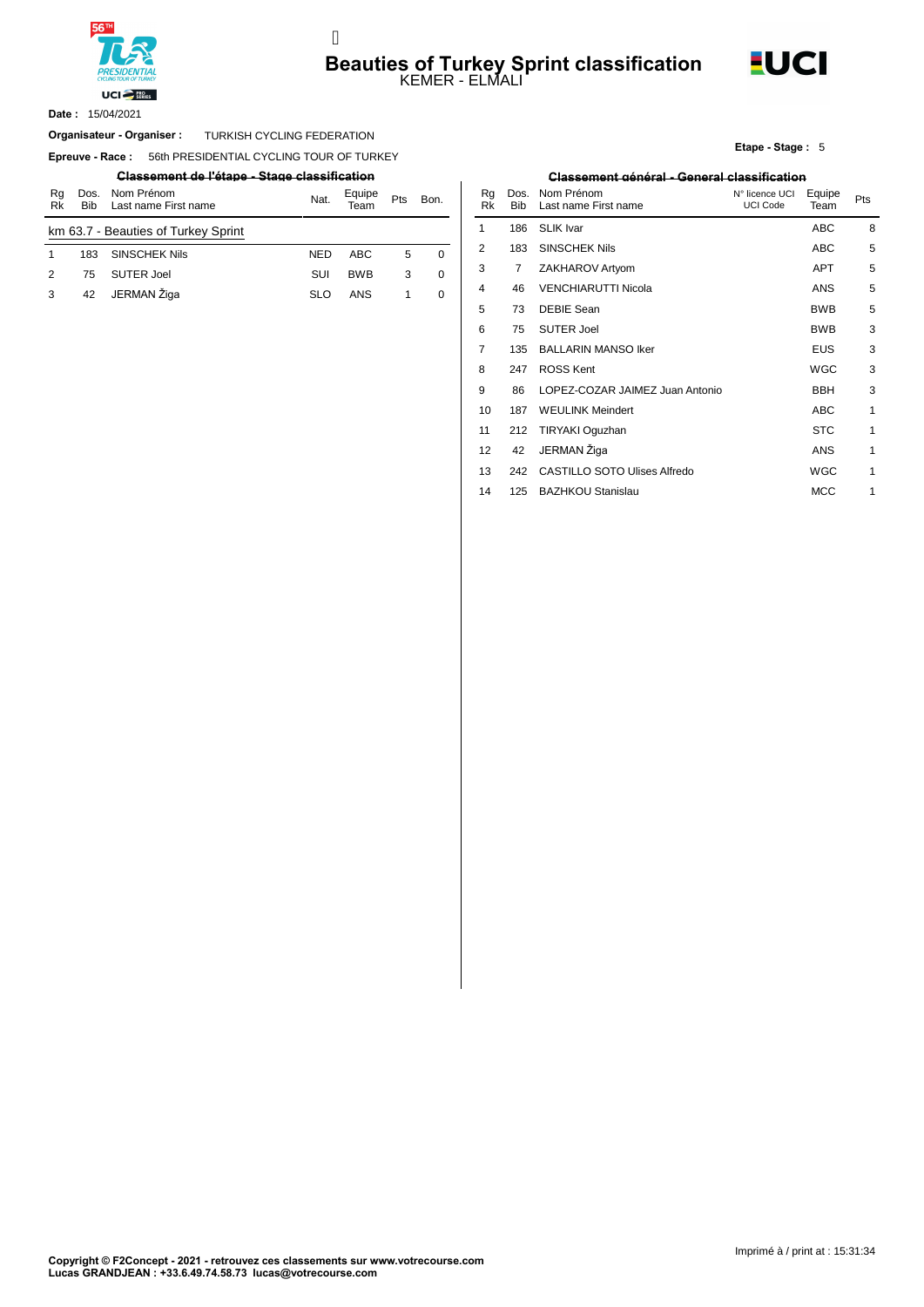

**CLASSEMENT PAR EQUIPE - TEAM CLASSIFICATION**

KEMER - ELMALI



**Etape - Stage :** 5

**Date :** 15/04/2021

 $\overline{a}$ 

### **Organisateur - Organiser :** TURKISH CYCLING FEDERATION

**Epreuve - Race :** 56th PRESIDENTIAL CYCLING TOUR OF TURKEY

**Classement de l'étape - Stage classification Classement général - Général classification**

| Rg<br>Rk     | Equipe<br>Team                                                 | Temps<br>Time          | Ecart<br>Gap     |
|--------------|----------------------------------------------------------------|------------------------|------------------|
| $\mathbf{1}$ | <b>DELKO</b><br>107 - 104 - 105                                | 13h17'59"              |                  |
| 2            | <b>ASTANA - PREMIER TECH</b><br>$1 - 5 - 2$                    | 13h19'03"              | 01'04"           |
| 3            | GAZPROM-RUSVELO<br>143 - 141 - 146                             | 13h21'56"              | 03'57"           |
| 4            | EUSKALTEL - EUSKADI<br>132 - 133 - 131                         | 13h23'24"              | 05'25"           |
| 5            | <b>B&amp;B HOTELS P/B KTM</b><br>$54 - 56 - 57$                | 13h23'33"              | 05'34"           |
| 6            | <b>BARDIANI CSF FAIZANE</b><br>$66 - 61 - 67$                  | 13h24'01"              | 06'02"           |
| 7            | EOLO-KOMETA CYCLING TEAM<br>115 - 111 - 112                    | 13h26'46"              | 08'47"           |
| 8            | <b>ISRAEL START-UP NATION</b><br>$21 - 25 - 26$                | 13h27'33"              | 09'34"           |
| 9            | SPOR TOTO CYCLING TEAM<br>211 - 217 - 212                      | 13h27'57"              | 09'58"           |
| 10<br>11     | <b>BURGOS-BH</b><br>$85 - 81 - 87$<br>UNO - X PRO CYCLING TEAM | 13h28'03"<br>13h29'19" | 10'04"<br>11'20" |
| 12           | 177 - 176 - 173<br>ANDRONI GIOCATTOLI - SIDERMEC               | 13h29'50"              | 11'51"           |
| 13           | 45 - 44 - 42<br><b>TEAM SAPURA CYCLING</b>                     | 13h30'23"              | 12'24"           |
| 14           | 226 - 221 - 227<br>RALLY CYCLING                               | 13h30'58"              | 12'59"           |
| 15           | 154 - 155 - 157<br><b>SALCANO SAKARYA BB</b>                   | 13h31'45"              | 13'46"           |
| 16           | 207 - 202 - 206<br>WILDLIFE GENERATION PRO CYCLING             | 13h33'05"              | 15'06"           |
| 17           | 245 - 241 - 243<br>CAJA RURAL-SEGUROS RGA<br>$91 - 95 - 92$    | 13h34'08"              | 16'09"           |
| 18           | ABLOC CT<br>187 - 182 - 183                                    | 13h34'29"              | 16'30"           |
| 19           | NIPPO-PROVENCE-PTS CONTI<br>194 - 191 - 195                    | 13h36'44"              | 18'45"           |
| 20           | <b>BINGOAL PAUWELS SAUCES WB</b><br>75 - 76 - 72               | 13h38'16"              | 20'17"           |
| 21           | ALPECIN-FENIX<br>$34 - 31 - 35$                                | 13h40'02"              | 22'03"           |
| 22           | TEAM NOVO NORDISK<br>164 - 165 - 161                           | 13h46'22"              | 28'23"           |
| 23           | MINSK CYCLING CLUB<br>121 - 124 - 122                          | 13h49'29"              | 31'30"           |
| 24           | DECEUNINCK - QUICK-STEP<br>15 - 12 - 16                        | 13h50'58"              | 32'59"           |
| 25           | <b>TEAM SKS SAUERLAND NRW</b><br>233 - 232 - 234               | 13h51'08"              | 33'09"           |

| Rg<br><b>Rk</b> | Equipe<br>Team                   | Temps<br>Time | Ecart<br>Gap |
|-----------------|----------------------------------|---------------|--------------|
| 1               | <b>DELKO</b>                     | 55h57'35"     |              |
| 2               | <b>ASTANA - PREMIER TECH</b>     | 55h58'39"     | 01'04"       |
| 3               | GAZPROM-RUSVELO                  | 56h01'32"     | 03'57"       |
| 4               | EUSKALTEL - EUSKADI              | 56h03'00"     | 05'25"       |
| 5               | <b>B&amp;B HOTELS P/B KTM</b>    | 56h03'09"     | 05'34"       |
| 6               | <b>BARDIANI CSF FAIZANE'</b>     | 56h03'37"     | 06'02"       |
| 7               | EOLO-KOMETA CYCLING TEAM         | 56h06'22"     | 08'47"       |
| 8               | <b>ISRAEL START-UP NATION</b>    | 56h07'09"     | 09'34"       |
| 9               | SPOR TOTO CYCLING TEAM           | 56h07'33"     | 09'58"       |
| 10              | <b>BURGOS-BH</b>                 | 56h07'39"     | 10'04"       |
| 11              | UNO - X PRO CYCLING TEAM         | 56h08'55"     | 11'20"       |
| 12              | ANDRONI GIOCATTOLI - SIDERMEC    | 56h09'26"     | 11'51"       |
| 13              | <b>TEAM SAPURA CYCLING</b>       | 56h09'59"     | 12'24"       |
| 14              | <b>RALLY CYCLING</b>             | 56h10'34"     | 12'59"       |
| 15              | SALCANO SAKARYA BB               | 56h11'21"     | 13'46"       |
| 16              | WILDLIFE GENERATION PRO CYCLING  | 56h12'41"     | 15'06"       |
| 17              | CAJA RURAL-SEGUROS RGA           | 56h13'44"     | 16'09"       |
| 18              | ABLOC CT                         | 56h14'05"     | 16'30"       |
| 19              | NIPPO-PROVENCE-PTS CONTI         | 56h16'20"     | 18'45"       |
| 20              | <b>BINGOAL PAUWELS SAUCES WB</b> | 56h17'52"     | 20'17"       |
| 21              | <b>ALPECIN-FENIX</b>             | 56h19'38"     | 22'03"       |
| 22              | TEAM NOVO NORDISK                | 56h25'58"     | 28'23"       |
| 23              | MINSK CYCLING CLUB               | 56h29'05"     | 31'30"       |
| 24              | DECEUNINCK - QUICK-STEP          | 56h30'34"     | 32'59"       |
| 25              | TEAM SKS SAUERLAND NRW           | 56h30'44"     | 33'09"       |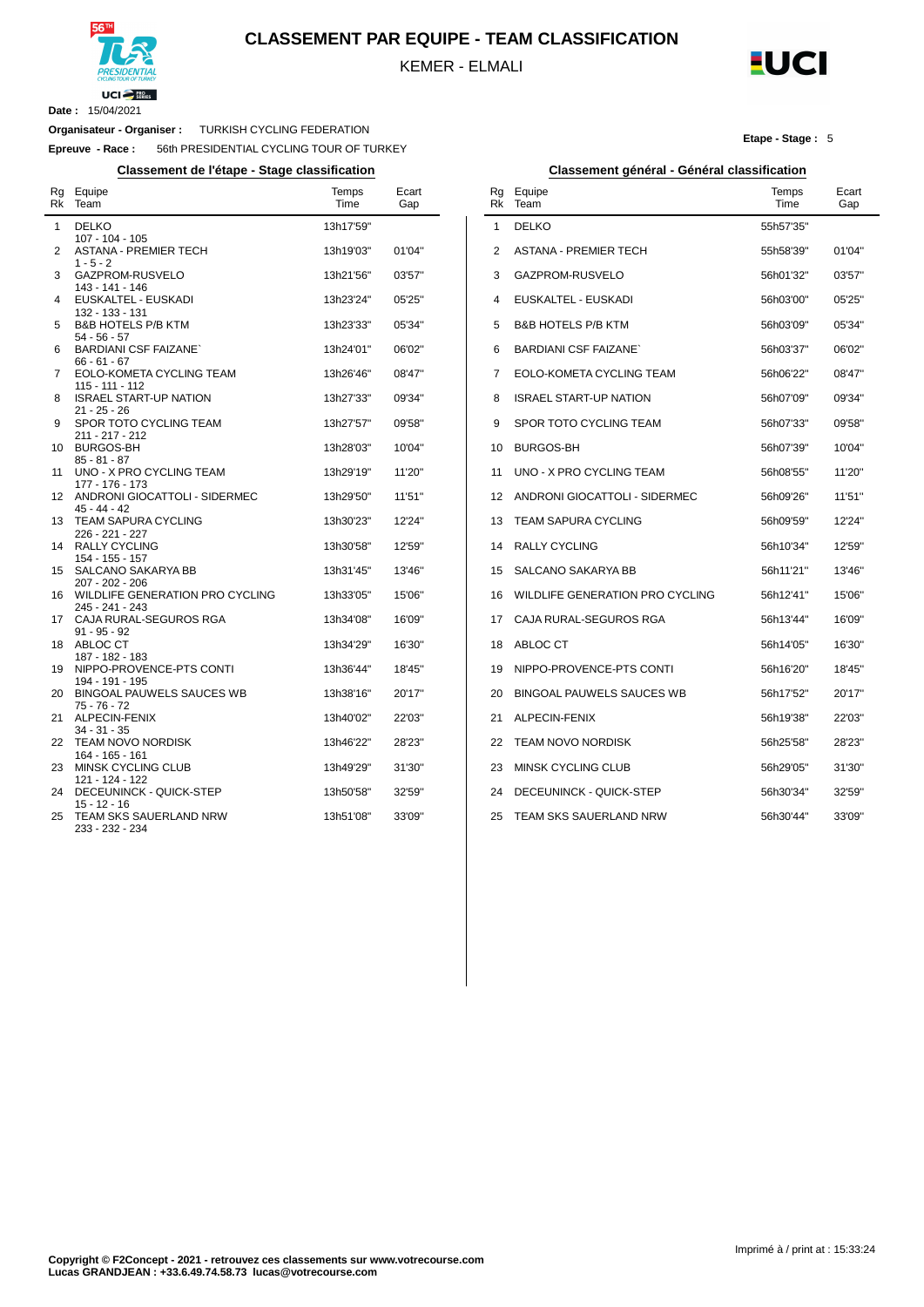### FETHIYE - MARMARIS **ORDRE DES VOITURES POUR L'ETAPE N° 6 CONVOY ORDER FOR STAGE 6**

16/04/2021 **Date :**

**Organisateur - Organiseur : TURKISH CYCLING FEDERATION** 

56th PRESIDENTIAL CYCLING TOUR OF TURKEY **Epreuve - Race :**

| Rang<br>Rank   | Equipe<br>Team                         |
|----------------|----------------------------------------|
| 1              | <b>DELKO</b>                           |
| $\overline{2}$ | <b>ALPECIN-FENIX</b>                   |
| 3              | <b>ANDRONI GIOCATTOLI - SIDERMEC</b>   |
| 4              | CAJA RURAL-SEGUROS RGA                 |
| 5              | <b>ASTANA - PREMIER TECH</b>           |
| 6              | UNO - X PRO CYCLING TEAM               |
| $\overline{7}$ | <b>B&amp;B HOTELS P/B KTM</b>          |
| 8              | GAZPROM-RUSVELO                        |
| 9              | <b>RALLY CYCLING</b>                   |
| 10             | EUSKALTEL - EUSKADI                    |
| 11             | <b>WILDLIFE GENERATION PRO CYCLING</b> |
| 12             | <b>BURGOS-BH</b>                       |
| 13             | <b>ISRAEL START-UP NATION</b>          |
| 14             | EOLO-KOMETA CYCLING TEAM               |
| 15             | <b>BARDIANI CSF FAIZANE</b>            |
| 16             | <b>BINGOAL PAUWELS SAUCES WB</b>       |
| 17             | SPOR TOTO CYCLING TEAM                 |
| 18             | TEAM SAPURA CYCLING                    |
| 19             | <b>SALCANO SAKARYA BB</b>              |
| 20             | <b>MINSK CYCLING CLUB</b>              |
| 21             | NIPPO-PROVENCE-PTS CONTI               |
| 22             | <b>ABLOC CT</b>                        |
| 23             | <b>TEAM NOVO NORDISK</b>               |
| 24             | <b>DECEUNINCK - QUICK-STEP</b>         |
| 25             | TEAM SKS SAUERLAND NRW                 |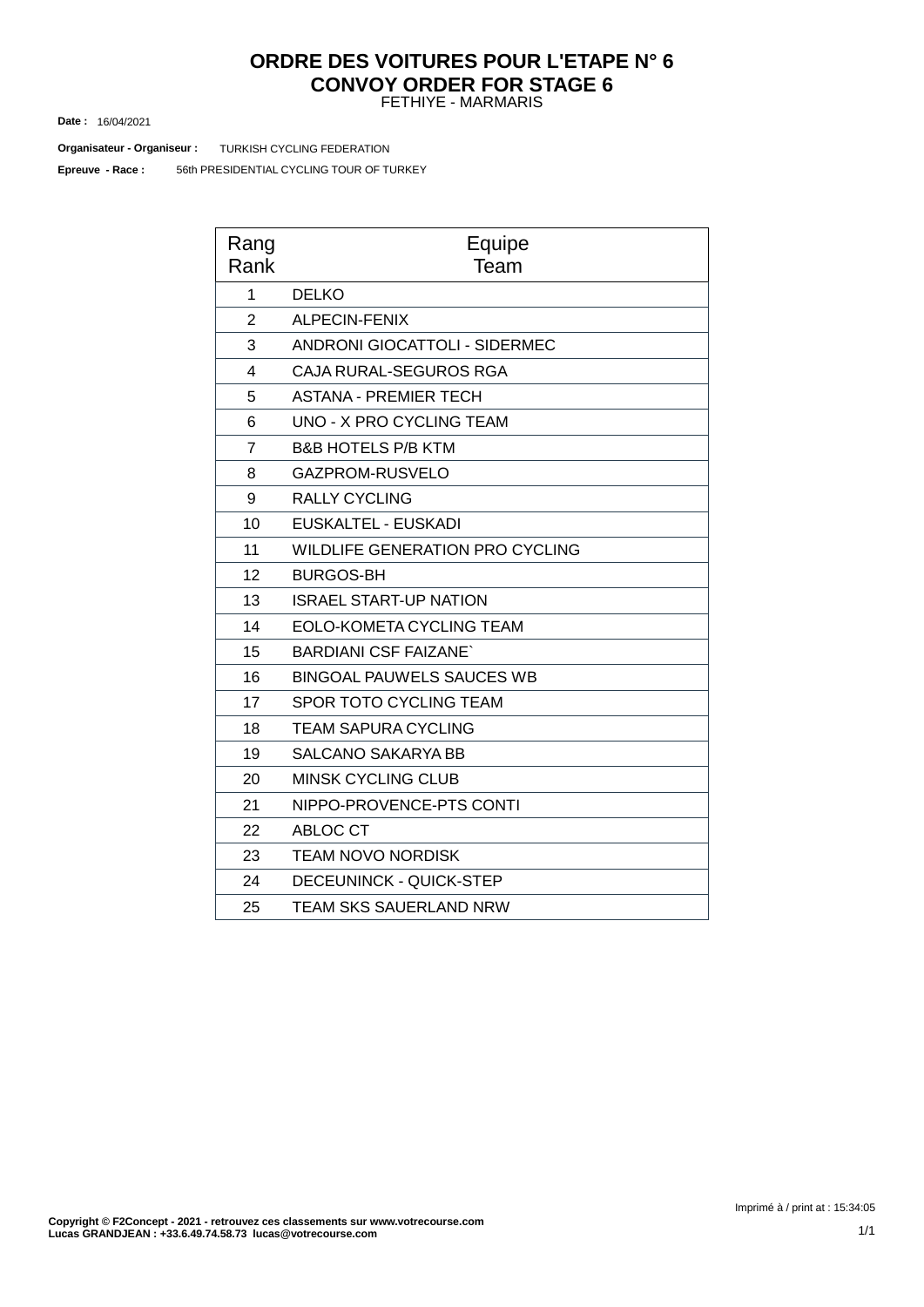# **GRILLE - GRID**

### **Etape** - Stage: 6 6

| ASTANA - PREMIER                         | 1                                                               | $\overline{2}$                                                        | 3                                                                         | 4                                                                        | 5                                                        | 6                                                               | $\overline{7}$                                                                          |
|------------------------------------------|-----------------------------------------------------------------|-----------------------------------------------------------------------|---------------------------------------------------------------------------|--------------------------------------------------------------------------|----------------------------------------------------------|-----------------------------------------------------------------|-----------------------------------------------------------------------------------------|
| <b>TECH</b>                              | <b>KUDUS Merhawi</b><br>5eme à 28"(190)                         | CONTRERAS PINZON<br>Rodrigo<br>15eme à 01'29"(372)                    | <b>GIDICH Yevgeniy</b><br>80eme à 11'04"(269)                             | <b>BRUSSENSKIY Gleb</b><br>67eme à 08'58" (206)                          | ROMO OLIVER Javier<br>13eme à 01'21"(293)                | <b>STALNOV Nikita</b><br>52eme à 05'29"(316)                    | ZAKHAROV Artyom<br>79eme à 11'01"(279)                                                  |
| <b>DECEUNINCK -</b><br>QUICK-STEP        | 11<br>ARCHBOLD Shane<br>120eme à 15'32"(486)                    | 12<br><b>CAVENDISH Mark</b><br>85eme à 12'09"(114)                    | 13<br><b>IODEG CHAGUI Alvaro</b><br>Jose<br>113eme à 12'59"(413)          | 14<br><b>JAKOBSEN Fabio</b><br>126eme à 17'18"(631)                      | 15<br><b>KEISSE IIjo</b><br>71eme à 09'55"(582)          | 16<br><b>STEELS Stijn</b><br>117eme à 14'04"(696)               |                                                                                         |
| <b>ISRAEL START-UP</b><br><b>NATION</b>  | 21<br><b>BERWICK Sebastian</b><br>19eme à 01'50"(606)           | 22<br>GREIPEL André<br>76eme à 10'40"(215)                            | 23<br><b>BRÄNDLE Matthias</b><br>84eme à 11'45"(693)                      | 24<br>CIMOLAI Davide<br>115eme à 13'50"(634)                             | 25<br>DOWSETT Alex<br>27eme à 02'56"(458)                | 26<br><b>ZABEL Rick</b><br>59eme à 07'02"(323)                  | 27<br>SAGIV Guy<br>110eme à 12'39"(646)                                                 |
| ALPECIN-FENIX                            | 31<br>PHILIPSEN Jasper<br>78eme à 10'50"(93)                    | 32                                                                    | 33<br><b>MEISEN Marcel</b><br>129eme à 17'26"(504)                        | 34<br>VINE Jay<br>2eme à 04"(366)                                        | 35<br><b>TAMINIAUX Lionel</b><br>112eme à 12'59" (203)   | 36                                                              | 37                                                                                      |
| <b>ANDRONI</b><br>GIOCATTOLI -           | 41<br><b>MALUCELLI Matteo</b><br>134eme à 17'48"(364)           | 42<br>JERMAN Žiga<br>70eme à 09'48"(283)                              | 43                                                                        | 44<br><b>RUMAC Josip</b><br>41eme à 04'07"(194)                          | 45<br>SEPULVEDA Eduardo<br>3eme à 06"(214)               | 46<br>VENCHIARUTTI Nicola<br>87eme à 12'36"(484)                | 47<br>VIGO DEL ARCO Marti<br>105eme à 12'39"(497)                                       |
| <b>B&amp;B HOTELS P/B</b><br>KTM         | 51<br><b>CHEVALIER Maxime</b><br>98eme à 12'39"(359)            | 52<br><b>GAUTIER Cyril</b><br>97eme à 12'39"(355)                     | 53<br>MOZZATO Luca<br>156eme à 19'34"(375)                                | 54<br><b>PACHER Quentin</b><br>8eme à 48"(166)                           | 55<br><b>REZA Kevin</b><br>132eme à 17'44"(616)          | 56<br><b>ROLLAND Pierre</b><br>18eme à 01'39"(483)              | 57<br><b>SCHONBERGER</b><br>Sebastian<br>48eme à 05'19"(221)                            |
| <b>BARDIANI CSF</b><br><b>FAIZANE</b>    | 61<br>VISCONTI Giovanni<br>23eme à 02'30"(455)                  | 62<br>LONARDI Giovanni<br>91eme à 12'39"(192)                         | 63<br><b>MAESTRI Mirco</b><br>63eme à 07'48"(431)                         | 64<br>MARENGO Umberto<br>72eme à 10'05"(315)                             | 65<br>RIVERA SERRANO<br>Kevin<br>36eme à 03'40"(520)     | 66<br><b>TONELLI Alessandro</b><br>24eme à 02'30"(519)          | 67<br>ZOCCARATO Samuele<br>31eme à 03'16"(445)                                          |
| <b>BINGOAL PAUWELS</b><br>SAUCES WB      | 71<br><b>ANIOLKOWSKI</b><br>Stanislaw<br>121eme à 16'13"(150)   | 72<br>CASTRIQUE Jonas<br>93eme à 12'39"(256)                          | 73<br><b>DEBIE Sean</b><br>137eme à 18'15"(551)                           | 74<br>PAQUOT Tom<br>116eme à 14'04"(529)                                 | 75<br>SUTER Joel<br>25eme à 02'43"(634)                  | 76<br><b>VENNER Quentin</b><br>60eme à 07'09"(657)              | 77<br><b>VERCAMST Wesley</b><br>154eme à 19'19"(239)                                    |
| <b>BURGOS-BH</b>                         | 81<br>RUBIO HERNANDEZ<br>Diego<br>22eme à 02'30" (250)          | 82<br><b>MULLER Gabriel</b><br>108eme à 12'39"(544)                   | 83<br>PEÑALVER ANIORTE<br>Manuel<br>159eme à 20'10"(197)                  | 84<br>SMIT Willem Jakobus<br>66eme à 08'46" (201)                        | 85<br><b>BOL Jetse</b><br>17eme à 01'33"(282)            | 86<br>OPEZ-COZAR JAIMEZ<br>Juan Antonio<br>150eme à 19'06"(738) | 87<br><b>CANTON SERRANO</b><br>Isaac<br>65eme à 08'15"(548)                             |
| <b>CAJA</b><br>RURAL-SEGUROS             | 91<br>GARCIA SOSA Jhojan<br>Orlando<br>4eme à 25"(413)          | 92<br><b>BAGÜES</b><br><b>KALPARSORO Aritz</b><br>96eme à 12'39"(338) | 93<br><b>ETXEBERRIA</b><br>AZPILIKUETA Josu<br>148eme à 19'03"(759)       | 94<br><b>GONZALEZ LOPEZ</b><br>David<br>146eme à 19'03"(256)             | 95<br>NICOLAU BELTRAN<br>Joel<br>49eme à 05'19"(423)     | 96<br>SAEZ BENITO Hector<br>147eme à 19'03"(485)                | 97<br><b>JRBANO FONTIVEROS</b><br>Carmelo<br>141eme à 18'24"(696)                       |
| <b>DELKO</b>                             | 101<br><b>BARBIER Pierre</b><br>155eme à 19'28"(193)            | 102                                                                   | 103<br><b>GROSU Eduard-Michae</b><br>139eme à 18'24"(270)                 | 104<br><b>FERNANDEZ CRUZ</b><br>Delio<br>7eme à 33" (288)                | 105<br><b>FINETTO Mauro</b><br>16eme à 01'31"(559)       | 106<br><b>LE TURNIER Mathias</b><br>43eme à 04'11"(456)         | 107<br><b>DIAZ GALLEGO Jose</b><br><b>Manuel</b><br>ler en 18h38'27''(214) <sup> </sup> |
| EOLO-KOMETA<br><b>CYCLING TEAM</b>       | 111<br><b>GAVAZZI Francesco</b><br>44eme à 04'24"(533)          | 112<br>SEVILLA LOPEZ Diego<br>Pablo<br>45eme à 04'24"(636)            | 113<br><b>ALBANESE Vincenzo</b><br>61eme à 07'26"(595)                    | 114<br>RIVI Samuele<br>47eme à 05'16"(644)                               | 115<br><b>WACKERMANN Luca</b><br>21eme à 02'13"(312)     | 116                                                             | 117<br><b>FRAPPORTI Mattia</b><br>69eme à 09'18"(473)                                   |
| <b>MINSK CYCLING</b><br><b>CLUB</b>      | 121<br>SAMOILAU Branislau<br>38eme à 03'56" (369)               | 122<br>STROKAU Vasili<br>125eme à 17'09"(515)                         | 123<br>SHAUCHENKA Siarhei<br>151eme à 19'08"(372)                         | 124<br><b>SOBAL Yauhen</b><br>101eme à 12'39"(431)                       | 125<br><b>BAZHKOU Stanislau</b><br>138eme à 18'23"(580)  | 126<br>SHNYRKO Aliaksei<br>161eme à 22'33"(531)                 | 127<br>CHARNIAUSKI Ivan<br>162eme à 37'56"(391)                                         |
| EUSKALTEL -<br><b>EUSKADI</b>            | 131<br><b>IRIZAR LASKURAIN</b><br>Julen<br>37eme à 03'46" (225) | 132<br><b>BRAVO OIARBIDE</b><br>Garikoitz<br>12eme à 01'01''(318)     | 133<br><b>AZURMENDI</b><br>SAGASTIBELTZA Ibai<br>26eme à 02'49"(529)      | 134<br><b>GOIKOETXEA</b><br><b>GOIOGANA Peio</b><br>103eme à 12'39"(479) | 135<br><b>BALLARIN MANSO Iker</b><br>42eme à 04'07"(541) | 136<br>ARANBURU ARRUTI<br>Jokin<br>57eme à 06'41"(387)          | 137<br>LOBATO DEL VALLE<br>Juan Jose<br>94eme à 12'39"(327)                             |
| GAZPROM-RUSVEL<br>O                      | 141<br>CHERKASOV Nikolav<br>20eme à 02'09"(430)                 | 142<br>CIMA Damiano<br>133eme à 17'48"(244)                           | 143<br><b>NYCH Artem</b><br>9eme à 52"(290)                               | 145<br>SHALUNOV Evgeny<br>53eme à 05'29"(355)                            | 146<br><b>KUZMIN Anton</b><br>28eme à 03'10"(388)        | 147<br><b>BOEV</b> Igor<br>95eme à 12'39"(328)                  |                                                                                         |
| <b>RALLY CYCLING</b>                     | 151                                                             | 152<br><b>COTE Pier Andre</b><br>149eme à 19'06"(613)                 | 153<br>DE KLEIJN Arvid<br>153eme à 19'16"(168)                            | 154<br><b>MANNION Gavin</b><br>11eme à 55"(386)                          | 155<br><b>MURPHY Kyle</b><br>30eme à 03'10"(568)         | 156<br><b>ORONTE Emerson</b><br>82eme à 11'16"(661)             | 157<br><b>ZUKOWSKY Nickolas</b><br>83eme à 11'32"(411)                                  |
| TEAM NOVO<br><b>NORDISK</b>              | 161<br><b>KUSZTOR Péter</b><br>100eme à 12'39"(369)             | 162<br>PERON Andrea<br>92eme à 12'39"(226)                            | 163<br>POLI Umberto<br>118eme à 14'55"(583)                               | 164<br>LOZANO RIBA David<br>50eme à 05'19"(541)                          | 165<br><b>HENTTALA Joonas</b><br>106eme à 12'39"(506)    | 166<br><b>BEHRINGER Oliver</b><br>158eme à 20'05"(468)          | 167<br>PHIPPEN Logan Lakota<br>157eme à 19'49"(610)                                     |
| UNO - X PRO<br><b>CYCLING TEAM</b>       | 171<br><b>TILLER Rasmus</b><br>135eme à 17'51"(709)             | 172<br>102eme à 12'39"(471)                                           | 173<br>RESELL Erik NordsaeterHALVORSEN Kristoffer<br>86eme à 12'33" (238) | 174<br><b>MADSEN Frederik</b><br>Rodenberg<br>43eme à 18'26"(619)        | 175<br>WÆRENSKJOLD Søren<br>136eme à 18'14"(274)         | 176<br><b>CHARMIG Anthon</b><br>6eme à 30"(354)                 | 177<br>JOHANNESSEN Anders<br>Halland<br>10eme à 55"(273)                                |
| ABLOC CT                                 | 181<br><b>APPEL Stijn</b><br>73eme à 10'05"(365)                | 182<br><b>DAEMEN Stijn</b><br>55eme à 05'38"(283)                     | 183<br><b>SINSCHEK Nils</b><br>68eme à 09'03"(463)                        | 184<br>PLUTO Martin<br>90eme à 12'39"(189)                               | 185<br>DEL GROSSO Bodi<br>119eme à 15'32"(265)           | 186<br>SLIK Ivar<br>114eme à 13'07"(365)                        | 187<br><b>WEULINK Meindert</b><br>40eme à 04'03"(226)                                   |
| NIPPO-PROVENCE-P<br><b>TS CONTI</b>      | 191<br><b>BÖGLI Jonathan</b><br>56eme à 05'53"(490)             | 192<br><b>KUHN Kevin</b><br>107eme à 12'39"(507)                      | 193                                                                       | 194<br><b>TRACZ Szymon</b><br>39eme à 04'00"(327)                        | 195<br><b>MAMYKIN Matvey</b><br>81eme à 11'04"(705)      | 196<br><b>CALVIN Dik</b><br>144eme à 18'27"(310)                | 197<br>CHRISTEN Fabio<br>128eme à 17'26"(388)                                           |
| SALCANO SAKARYA<br>BB                    | 201<br><b>BALKAN Onur</b><br>145eme à 19'02"(568)               | 202<br><b>BUTS Vitaliy</b><br>54eme à 05'31"(341)                     | 203<br>KONONENKO Mykhaylo<br>99eme à 12'39"(368)                          | 204<br><b>ASADOV Elchin</b><br>124eme à 16'50"(503)                      | 205<br><b>BOUGLAS Georgios</b><br>123eme à 16'41"(227)   | 206<br><b>ABAY Burak</b><br>58eme à 06'52"(387)                 | 207<br>SAYAR Mustafa<br>35eme à 03'35"(433)                                             |
| <b>SPOR TOTO</b><br><b>CYCLING TEAM</b>  | 211<br><b>BUDIAK Anatolii</b><br>29eme à 03'10"(442)            | 212<br>TIRYAKI Oguzhan<br>51eme à 05'27"(389)                         | 213<br><b>DOGAN Halil</b><br>75eme à 10'05"(602)                          | 214<br><b>STASH Mamyr</b><br>140eme à 18'24"(284)                        | 215<br>YAVUZ Emre<br>131eme à 17'40"(656)                | 216<br><b>SAMLI Feritcan</b><br>160eme à 20'26" (764)           | 217<br>REGUERO CORRAL<br>Gabriel<br>34eme à 03'35"(429)                                 |
| TEAM SAPURA<br><b>CYCLING</b>            | 221<br><b>ORKEN Ahmet</b><br>33eme à 03'31"(173)                | 222<br>ZAKARIA Akmal Hakim<br>122eme à 16'40"(603)                    | 223<br>ROSLI Muhammad Nur<br>Aiman<br>130eme à 17'27"(473)                | 224<br>AZMAN Muhammad<br>Zawawi<br>142eme à 18'24"(707)                  | 225<br>RAILEANU Cristian<br>64eme à 08'00"(349)          | 226<br><b>EWART Jesse</b><br>32eme à 03'23"(485)                | 227<br>CELANO Danilo<br>62eme à 07'44"(546)                                             |
| <b>TEAM SKS</b><br>SAUERLAND NRW         | 231<br>MÜNSTERMANN Per<br>Christian<br>127eme à 17'26"(247)     | 232<br><b>KNOLLE Jon</b><br>109eme à 12'39"(562)                      | 233<br><b>GIEßELMANN Michel</b><br>74eme à 10'05"(582)                    | 234<br><b>KULBE Lars</b><br>89eme à 12'39"(161)                          | 235<br><b>NEFFGEN Tim</b><br>152eme à 19'08"(672)        | 236                                                             |                                                                                         |
| <b>WILDLIFE</b><br><b>GENERATION PRO</b> | 241<br><b>TVETCOV Serghei</b><br>46eme à 05'07"(320)            | 242<br>CASTILLO SOTO Ulise\$<br>Alfredo<br>104eme à 12'39"(489)       | 243<br>MCGEOUGH Cormac<br>77eme à 10'44"(655)                             | 244<br><b>CLARKE Jonathan</b><br>111eme à 12'39"(680)                    | 245<br><b>HOEHN Alex</b><br>14eme à 01'29"(209)          | 246                                                             | 247<br><b>ROSS Kent</b><br>88eme à 12'37"(485)                                          |

**Copyright © F2Concept - 2021 - retrouvez ces classements sur www.votrecourse.com Lucas GRANDJEAN : +33.6.49.74.58.73 lucas@votrecourse.com**